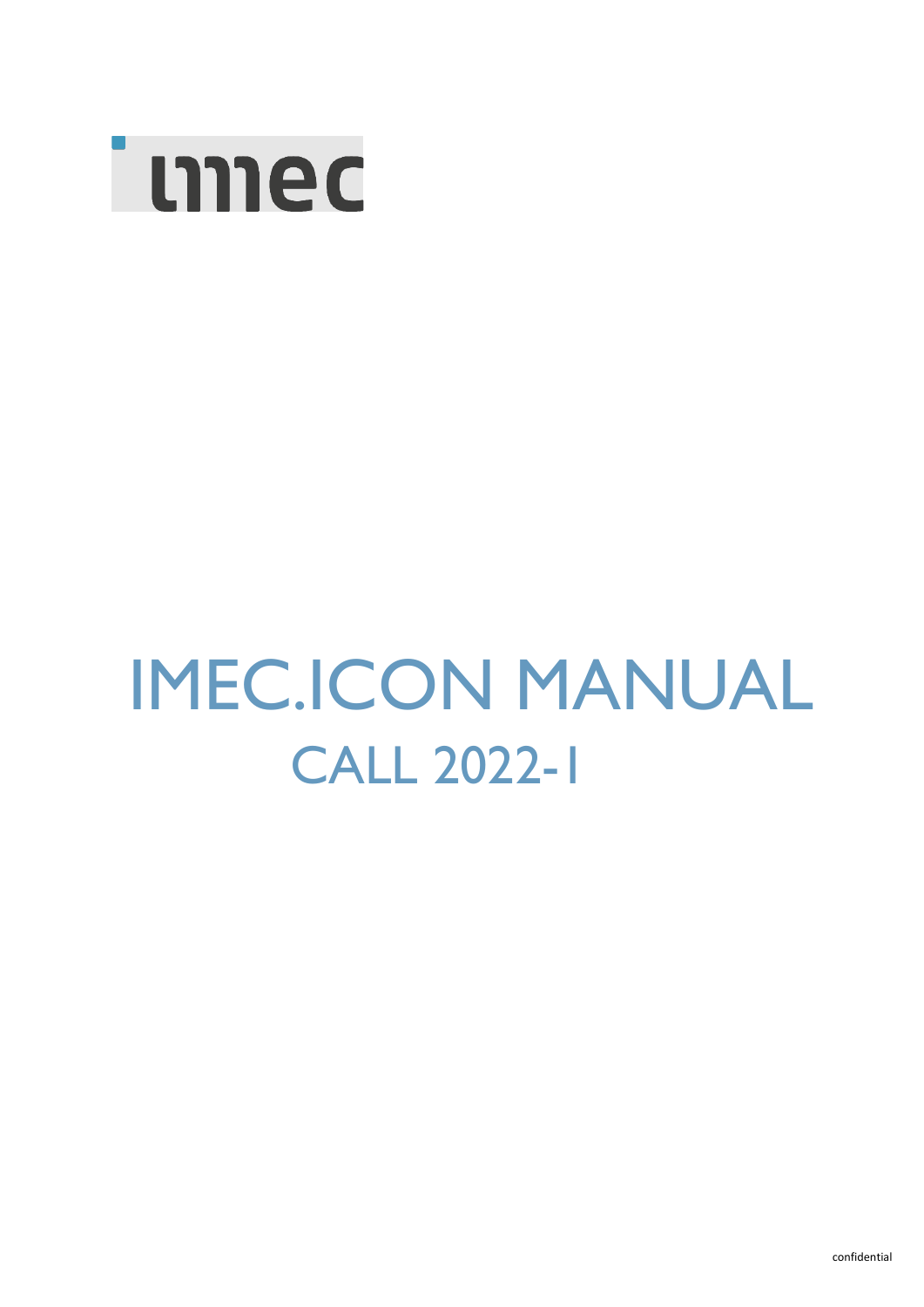## **imec**

#### **Table of contents**

| $\mathbf{I}$   |     |                                                                       |      |  |  |
|----------------|-----|-----------------------------------------------------------------------|------|--|--|
| $\overline{2}$ |     |                                                                       |      |  |  |
|                | 2.1 |                                                                       |      |  |  |
|                | 2.2 |                                                                       |      |  |  |
|                | 2.3 |                                                                       |      |  |  |
|                | 2.4 |                                                                       |      |  |  |
|                | 2.5 |                                                                       |      |  |  |
|                | 2.6 |                                                                       |      |  |  |
| 3              |     |                                                                       |      |  |  |
|                | 3.1 |                                                                       |      |  |  |
|                | 3.2 |                                                                       |      |  |  |
|                | 3.3 |                                                                       |      |  |  |
| $\overline{4}$ |     |                                                                       |      |  |  |
|                | 4.1 | Minimum Contribution Of 50% Of The Total Project Cost By The External |      |  |  |
|                |     |                                                                       |      |  |  |
|                | 4.2 |                                                                       |      |  |  |
|                | 4.3 |                                                                       |      |  |  |
| 5              |     |                                                                       |      |  |  |
|                | 5.1 |                                                                       |      |  |  |
|                | 5.2 |                                                                       |      |  |  |
| 6              |     |                                                                       |      |  |  |
|                | 6.1 |                                                                       |      |  |  |
|                | 6.2 |                                                                       |      |  |  |
|                | 6.3 |                                                                       |      |  |  |
|                | 6.4 |                                                                       |      |  |  |
|                | 6.5 |                                                                       |      |  |  |
| $\overline{7}$ |     |                                                                       |      |  |  |
|                | 7.1 |                                                                       |      |  |  |
|                | 7.2 |                                                                       |      |  |  |
|                | 7.3 |                                                                       |      |  |  |
|                | 7.4 |                                                                       |      |  |  |
| 8              |     | imec.icon manual 2022-1.docx                                          |      |  |  |
|                |     | <b>SS innovirie</b>                                                   | 1/23 |  |  |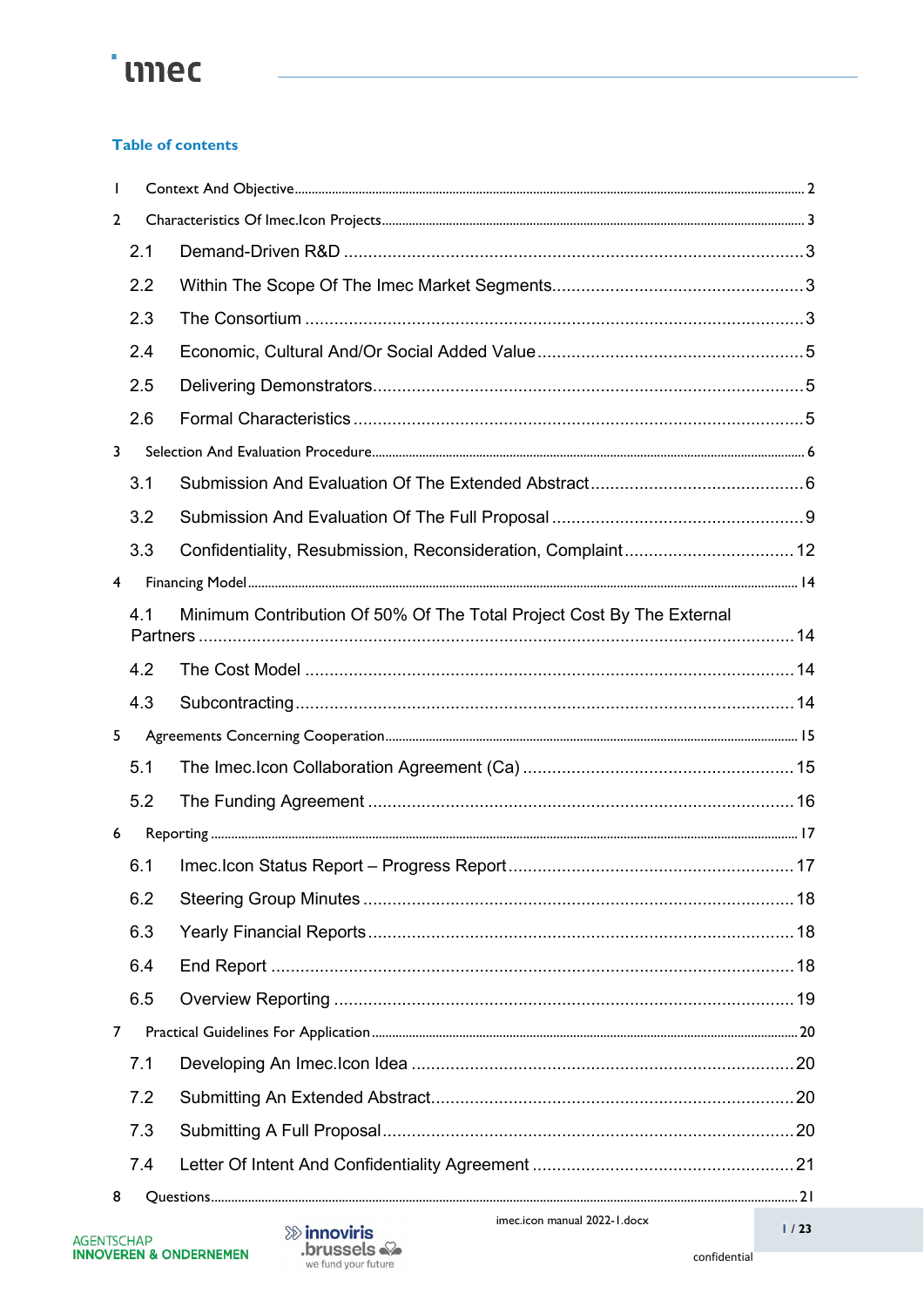## <span id="page-2-0"></span>1 CONTEXT AND OBJECTIVE

This manual provides an explanation of the imec.icon projects (Interdisciplinary Collaborative Research).

imec.icon projects are interdisciplinary collaborative projects between external partners and imec.

The imec.icon procedure has been highly tailored to the industrial R&D project procedures from Agentschap Innoveren & Ondernemen (VLAIO), to allow external partners based in the Flanders or the Brussels Capital region to apply for respectively VLAIO funding<sup>[1](#page-2-1)</sup> or Innoviris funding, embedded in the imec.icon application. The decision-making procedure is the joint responsibility of VLAIO, Innoviris and imec. Hereinafter VLAIO and Innoviris will be referred to as regional funding agencies.

imec.icon projects have to comply with imec's mission, which is to generate an economic and social added value through excellent research and the creation of human capital within the nanoelectronics and digital technology.

To accomplish this mission, imec wants to:

- carry out interdisciplinary demand-driven research in an open-innovation context;
- generate an added value through close collaboration with economic and social players in Flanders and in the whole world;
- support researchers and companies in becoming world players.

One of imec's major instruments in achieving this goal is imec.icon: by carrying out multidisciplinary research, imec wants to contribute to overall solutions, combining multiple domains, including not only technological research, but also legal and societal aspects.

Jointly with this imec.icon call for projects, imec organizes a specific "Media ICON" call for projects in collaboration with the Flemish ministerial cabinet for Media. For this Media ICON call, the same eligibility criteria and the same procedure will apply as for imec.icon. However, only the following topics are eligible for funding under the Media ICON call: 1) improving the findability of Flemish media content, 2) technology and digital tools to increase the efficiency or quality of media production, storage, distribution and value creation, 3) media platforms of the future and 4) fighting disinformation. The decision-making procedure for Media ICON project proposals is the joint responsibility of VLAIO, Innoviris, imec and the ministerial cabinet for Media.



imec.icon manual 2022-1.docx

<span id="page-2-1"></span><sup>1</sup> With support from the Fonds voor Innoveren en Ondernemen (formerly known as Hermesfonds). VLAIO fulfills the operational tasks in name of and on behalf of the Fonds voor Innoveren en Ondernemen.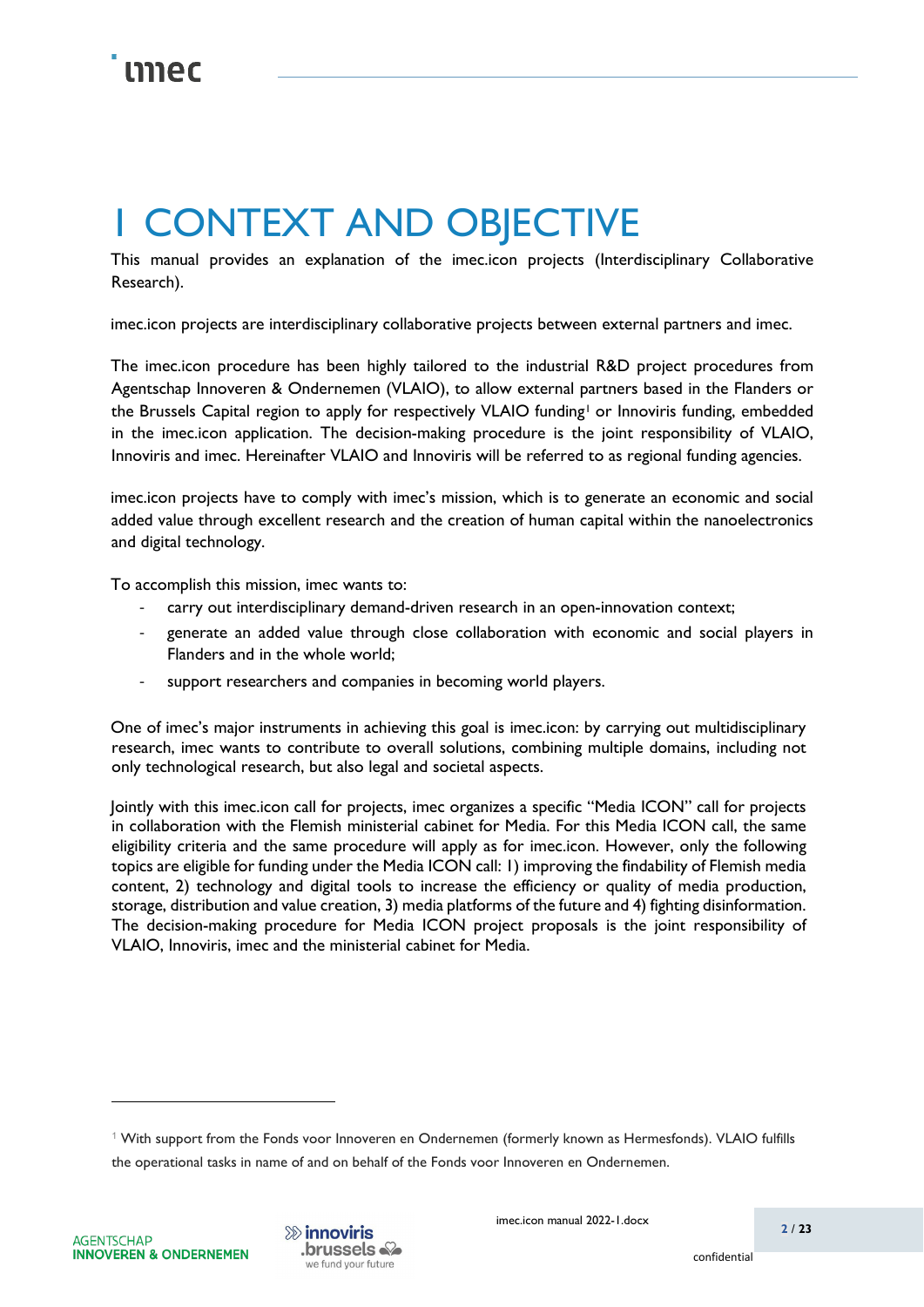## <span id="page-3-0"></span>2 CHARACTERISTICS OF IMEC.ICON **PROJECTS**

The main characteristics of imec.icon projects are the following:

- demand-driven Research & Development;
- within the scope of the imec market segments;
- collaborative and interdisciplinary consortium; well-balanced composition of the consortium;
- economic, cultural and/or societal added value;
- delivering demonstrators;
- duration of 2 years;
- the joint contribution of the subsidized external partners in the project must be larger than the joint contribution of the research partners.

Each of these characteristics is clarified below.

### <span id="page-3-1"></span>2.1 DEMAND-DRIVEN R&D

Interdisciplinary Collaborative Research is based on demand from the (Flemish) social, cultural or industrial sector or public authorities. Project proposals are realized bottom-up from the perspective of users and/or stakeholders and executors.

### <span id="page-3-2"></span>2.2 WITHIN THE SCOPE OF THE IMEC MARKET **SEGMENTS**

The imec.icon projects should be situated in one of imec' market segments:

- Smart Infotainment
- Smart Health
- Smart Energy
- **Smart Cities**
- Smart Mobility
- Smart Industries
- **Smart Education**
- Smart Agrofood

A description of these market segments can be found on the imec website.

### <span id="page-3-3"></span>2.3 THE CONSORTIUM

Projects should always be submitted by a consortium in which several partners may participate. There is no restriction with respect to organizational structures, i.e,. the public sector, non-profit

 $\gg$  innoviris  $\cdot$ brussels  $\mathcal{S}$ we fund your future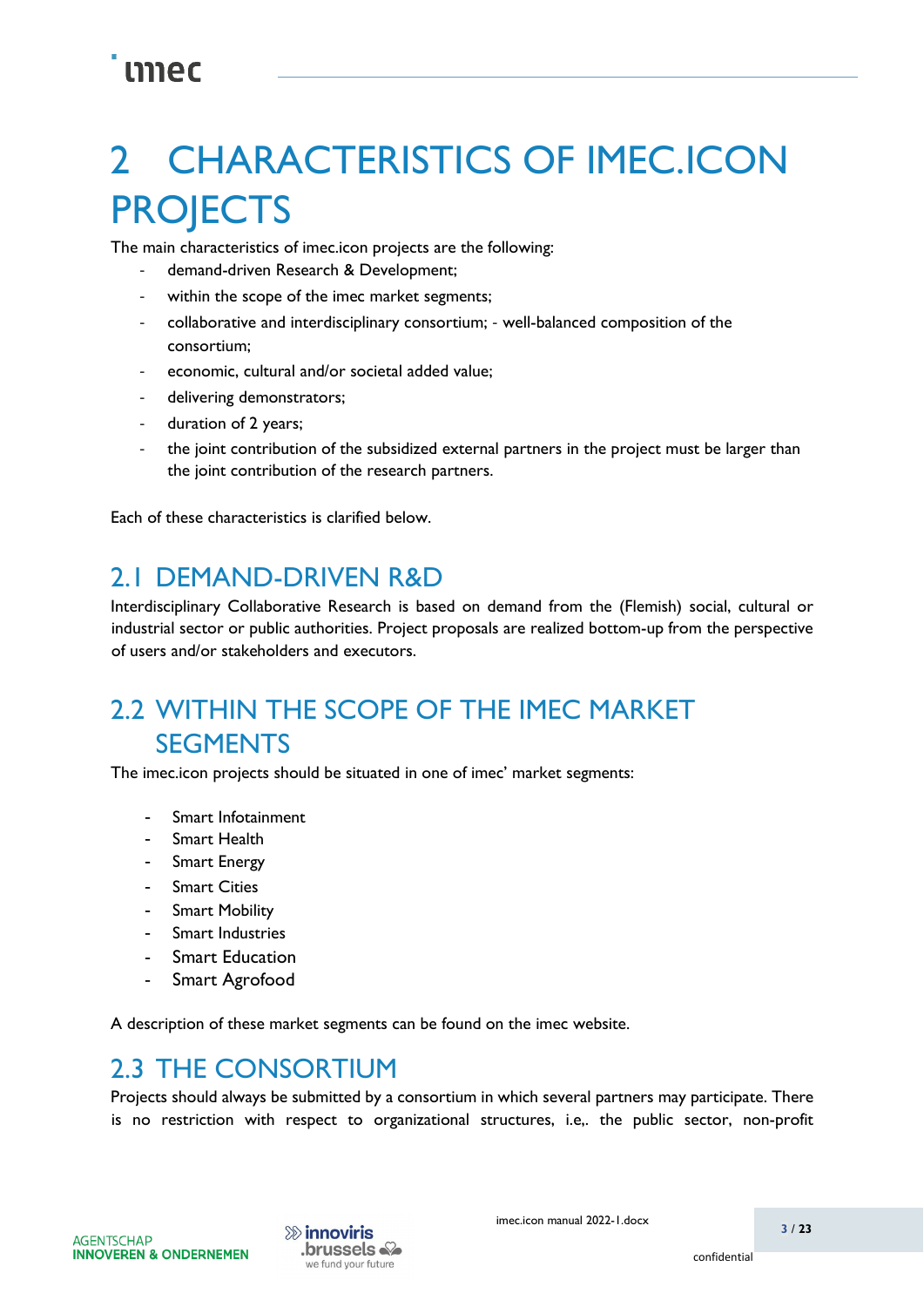organizations, SMEs, as well as large companies and local branches of multinationals can participate together with the Research groups [2.](#page-4-0)

Partners who wish to apply within their imec.icon project proposal for funding with one of the regional funding agencies should also comply with the guidelines for funding. All companies, from SMEs to small non-profit organizations or the Flemish or Brussels branch of a multinational company, can submit an R&D project funding application on the condition that they are a legal entity at the time the funding agreement is signed. Applicants must also have significant valorization prospects for the results in (although not exclusively) Flanders -for funding from VLAIO- and in the Brussels Capital Region -for Innoviris funding.

#### 2.3.1 COLLABORATIVE AND INTERDISCIPLINARY CONSORTIUM

The consortium should have a collaborative and interdisciplinary composition. This implies that a (sufficient) number of companies or cultural or social institutions take an active part in the project, together with imec research groups and preferably also with potential clients and users. Furthermore, there should be a mix of large and small enterprises and, preferably, at least one SME should participate. In order to maximize the quality and the usability of the research results, the project should aim at an interdisciplinary collaboration and approach. The participation of representative actors within the value chain of the project as well as multiple complementary research groups with different competences guarantees the interdisciplinary nature of the project.

#### 2.3.2 WELL-BALANCED COMPOSITION OF THE CONSORTIUM

The composition of the consortium is based on the complementary roles of the partners in the research project, i.e., a supplier of technological solutions, a group of customers or users, a company providing services etc. The consortium should be composed in a balanced way with each partner providing added value to the success of the project. Each partner's contribution should be relevant and in proportion to the size and capacity of the company.

#### 2.3.3 USER GROUP

The consortium can decide to set up a user group if this is useful to the progress of the project. The user group is a counselling committee with representatives of (a) relevant economic and/or societal target group(s). Their task is to give advice concerning the progress of the imec.icon project and the valorization possibilities of the developed Foreground[3](#page-4-1).



<span id="page-4-0"></span><sup>2</sup> Meaning of Research groups is: all research groups within imec, the Flemish universities or the Flemish research organizations (where their research, like that of all participating research groups, qualifies as generic (i.e. more broadly applicable than the specific case of a project) and beyond the state-of-the-art (new and risky)), and who request imec funding.

<span id="page-4-1"></span><sup>&</sup>lt;sup>3</sup> Foreground relates to all results being generated in the scope of an ICON project, including information, whether or not these can be protected.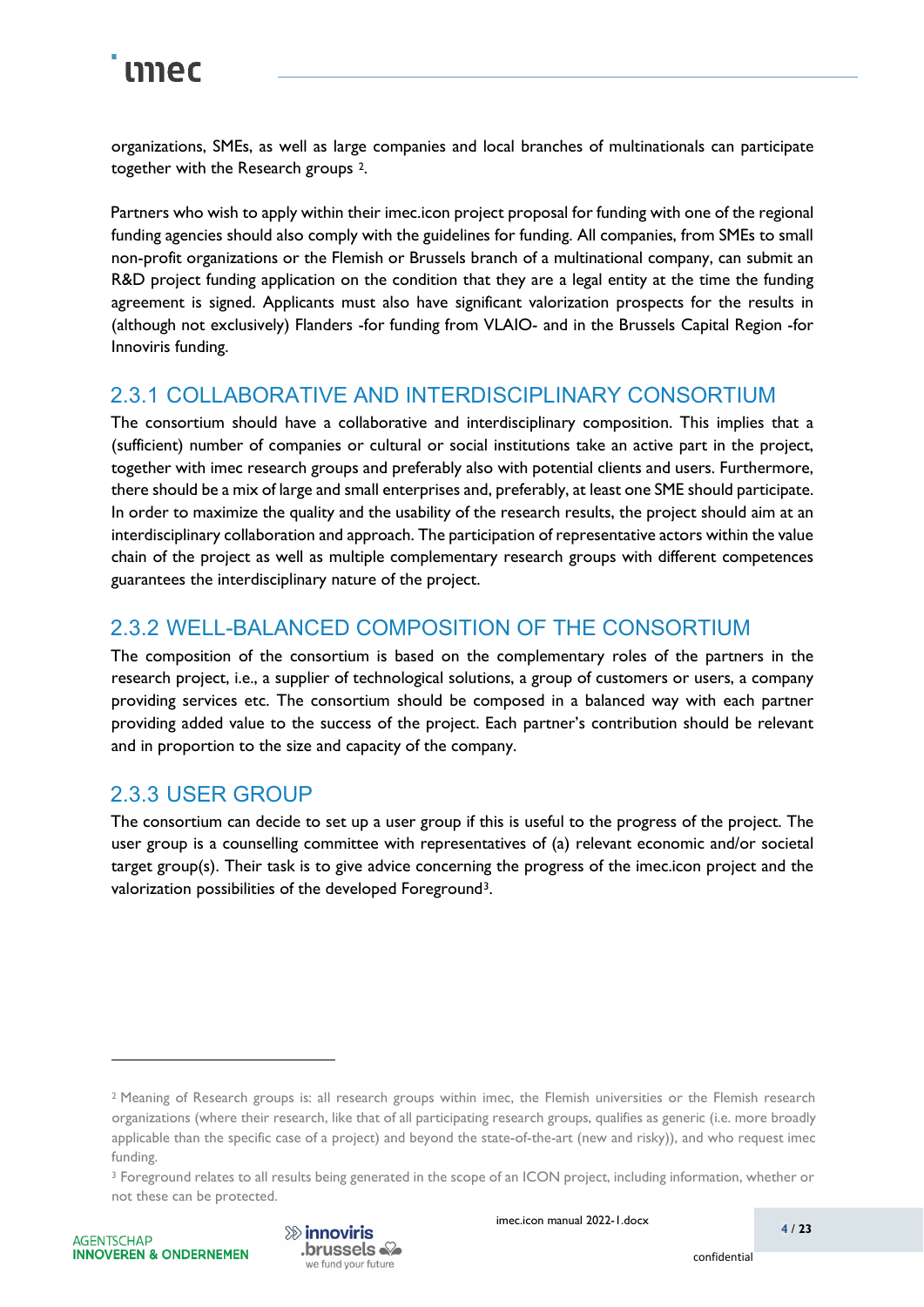A user group is not a project partner and hence cannot apply for funding from VLAIO or from Innoviris within the imec.icon project nor can they claim the developed Intellectual Property Rights (IPR).

## <span id="page-5-0"></span>2.4 ECONOMIC, CULTURAL AND/OR SOCIAL ADDED **VALUE**

The projects must generate an economic, cultural and/or social added value. This means that 'non-forprofit' partners are also eligible to participate on the condition that the economic added value generated by all the consortium partners is sufficiently large.. For example, social added value can be found in the cultural, healthcare or public sector, etc.

### <span id="page-5-1"></span>2.5 DELIVERING DEMONSTRATORS

Apart from research results, "demonstrators" should be delivered at the end of a project. By preference, this is done at one or more users or customers in the market segment of the research project. A demonstrator is not a solution pilot ready for commercialization but should be a "proof-ofconcept" test set-up, allowing demonstration of the research results in a setting that is as realistic as feasible.

### <span id="page-5-2"></span>2.6 FORMAL CHARACTERISTICS 2.6.1 DURATION OF 2 YEARS

imec.icon projects have a 2-year duration. An extension of the project can be requested to a maximum of 1 extra year when necessary for the execution of the project. The imec.icon program manager can approve the motivated request.

#### 2.6.2 MINIMUM CONTRIBUTION OF 50 % BY THE EXTERNAL PARTNERS

The joint contribution of the external partners with funding<sup>[4](#page-5-3)</sup> in the project should be more than the joint contribution of the research partners<sup>5</sup>. over the total duration and realization of the project. Imec will only finance the imec research share in the project.

#### 2.6.3 THE RESEARCH LEADER IS AN IMEC RESEARCH GROUP LEADER

The research leader is either an imec research group leader or a person assigned within his/her own research group. The research leader is the first point of contact from the Research group and will coordinate and lead the research activities.



imec.icon manual 2022-1.docx

<span id="page-5-4"></span><span id="page-5-3"></span><sup>&</sup>lt;sup>4</sup> From Agentschap Innoveren en Ondernemen, Innoviris or any other funding agency<br><sup>5</sup> When calculating the balance, strategic research centers Flanders Make, VIB and VITO are part of the research contribution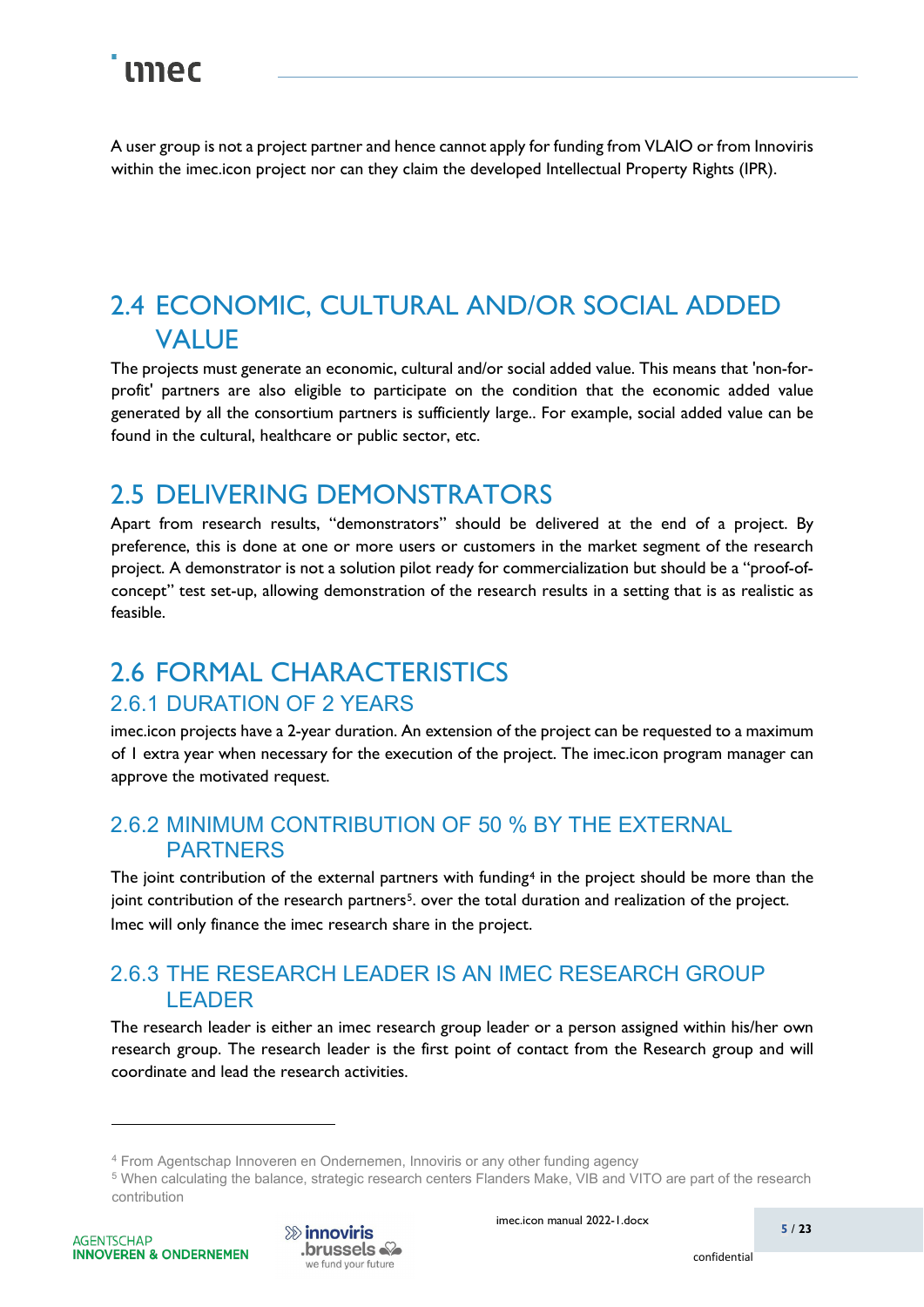#### 2.6.4 BALANCED CONSORTIUM

Every external partner's contribution shall be smaller than 70% of the total contribution of the external partners.

## <span id="page-6-0"></span>3 SELECTION AND EVALUATION **PROCEDURE**



**Figure 1: Overview of the 2 phases of the submission procedure: extended abstract and full proposal**

## <span id="page-6-1"></span>3.1 SUBMISSION AND EVALUATION OF THE EXTENDED ABSTRACT

### 3.1.1 SUBMITTING THE EXTENDED ABSTRACT

The extended abstract must be submitted on time in order to be eligible for the submission of a full proposal. The extended abstract must elaborate following items:

- Project idea and innovation objectives, what are the cause and the context of the project?
- An explanation concerning the expected social and economic added value of the project.
- The consortium: which **external partners and Research group(s)** are involved? A minimum of 1 imec research group is required. For the external partners, a distinction must be made between core partners and other partners. Core partners are essential to the project in such extent that the full proposal will only be eligible when all core partners mentioned in the extended abstract are also included in the full proposal. In the period between the submission of the extended abstract and the full proposal, new core partners can join, but applicants must consider that the collaborative nature of the consortium will be an important criterion for the evaluation of the abstracts. Other external partners also enter into an agreement, but if they withdraw their commitment, this goes without a penalty.
- The names of the project leader and the research group leader must be mentioned.

 $\gg$  innoviris  $\cdot$ brussels  $\mathcal{S}$ we fund your future

imec.icon manual 2022-1.docx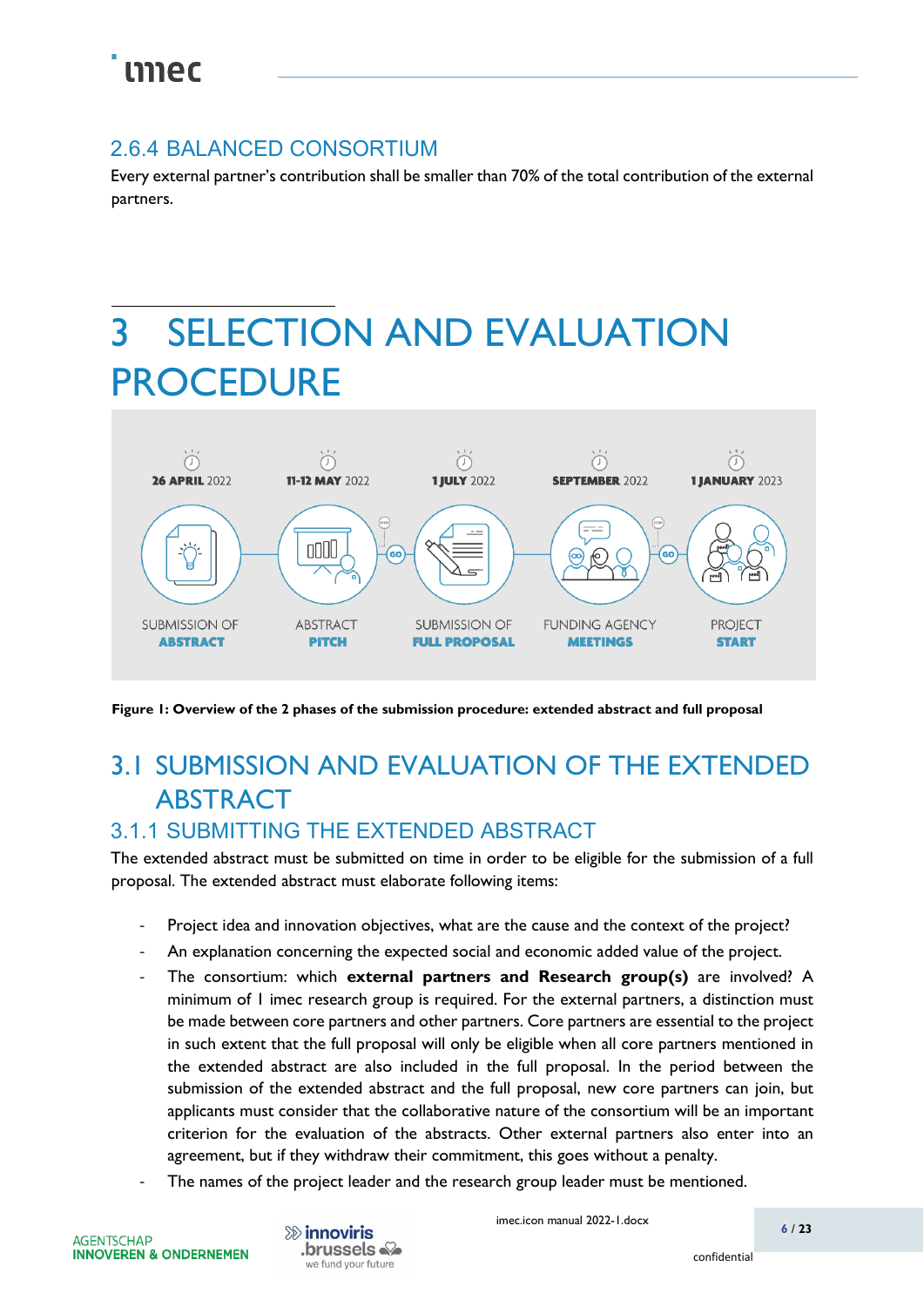

- In the abstract **each partner** must clearly demonstrate the added value of his contribution to the project as well as the importance of the project for the partner. The Research groups will also motivate the importance of the project for their strategy.
- Each partner will indicate the expected workload for the project as well as the most important milestones / deliverables.

The extended abstract must be in English and has to be submitted via the MyProjects platform. More detailed instructions can be found in the Abstract template. You can download<sup>[6](#page-7-0)</sup> the template via the [imec website.](http://www.imec-int.com/icon/project-documents)

In the following situations, extra documents must be handed in:

- The project has already been submitted<sup>[7](#page-7-1)</sup> in a previous imec.icon call, requiring a side letter resubmission, see also 3.3.2. (resubmission letter)
- A Research group requesting imec funding participates for the first time in an imec.icon call, requiring a motivation letter

For more info on these extra documents, please consult the Abstract template on the imec website.

#### 3.1.2 ELIGIBILITY OF THE EXTENDED ABSTRACT

The extended abstracts have to comply with the formal criteria for eligibility, which will be verified by imec. Only projects with a positive score on every criterion will be eligible for further selection and evaluation.

The abstract was submitted using the provided templates

The proposal was submitted on time

The prescribed character limit is complied with

There is a minimum of 2 Research groups of which 1 imec research group

There is a minimum of 3 independent Flemish industry partners that intend to request VLAIO funding

The 50/50 rule is complied with (see 4.1)

#### 3.1.3 SHORT PRESENTATION OF THE PROJECT IDEA TO A PANEL ("PITCH")

The consortium will give a short presentation based on the extended abstract to an imec panel. The most relevant partners of the consortium need to be present, with a maximum of 5 people.



<span id="page-7-1"></span><span id="page-7-0"></span> $6$  The template is available from start of the call until the abstract deadline<br>7 A project can only be resubmitted once, unless the project idea is completely rewritten. This will be judged by the imec.icon program manager during a sparring session for submission.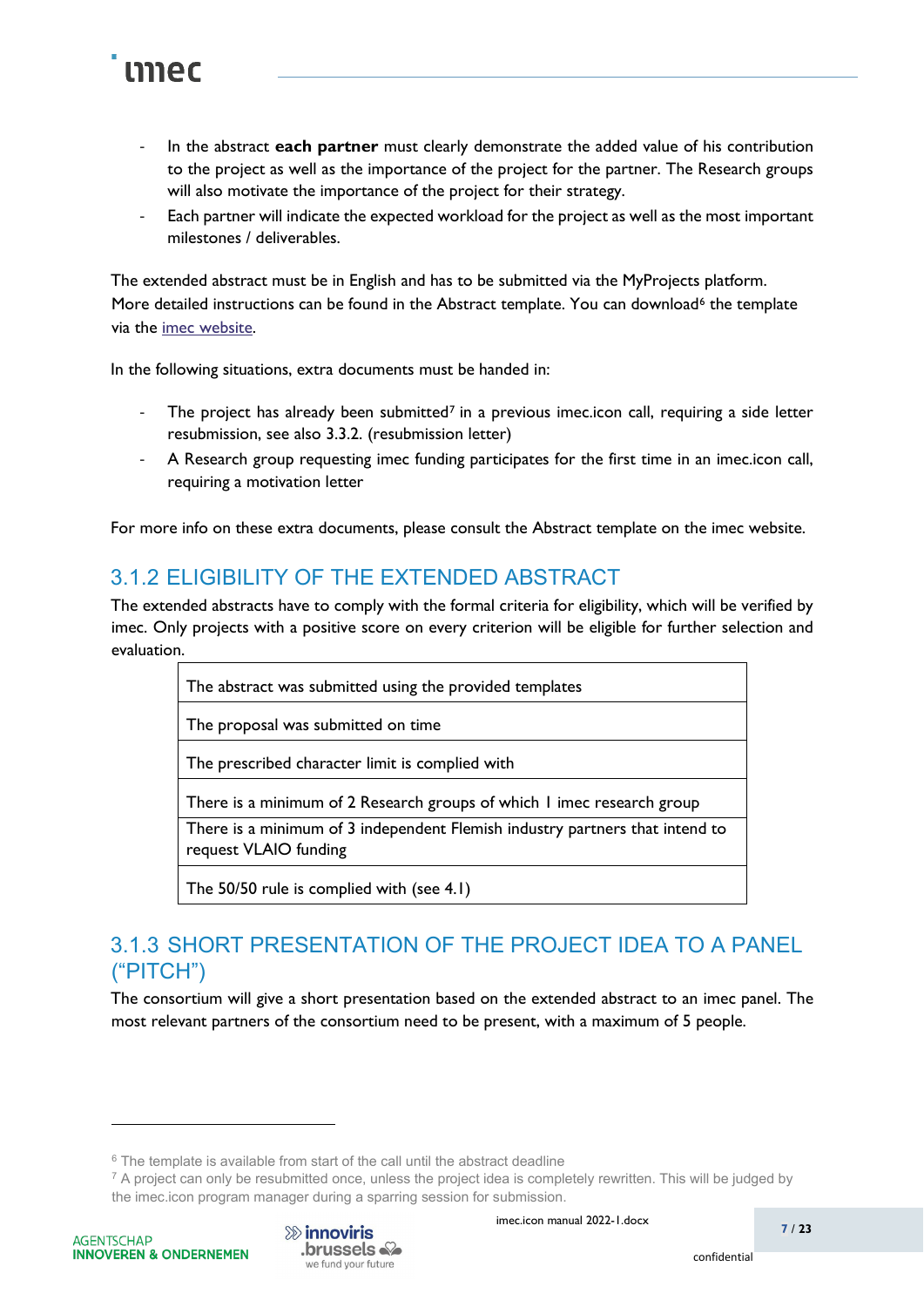Members of the imec panel will be representatives of imec as well as external experts, appointed by imec.

There will be a very short presentation (max. 6 minutes), followed by 10 minutes of Q&A. The panel will then deliberate behind closed doors. The panel members will not be giving personal/direct feedback to the project submitters afterwards.

Each project is scored on these aspects:

- Assessment of clearly defined and realistic research objectives;
- To what extent is the project proposal in line with imec's vision, mission and strategy?
- Assessment of the proposed (social and / or economic) valorization of the project
- Assessment of the composition of the consortium, taking into account the participation of core partners, other partners and Research groups.

#### *\*\* The above procedure will be applied in case a physical meeting is allowed. In case physical meetings are prohibited, this procedure will be replaced with a written equivalent. The pitch and Q&A will then be cancelled and replaced with a written rebuttal.*

The consortium will receive a feedback document with questions from the experts that need to be answered before a decision can be made. The consortium will then get a few days to formulate their rebuttal and submit it via MyProjects.

#### 3.1.4 DECISION OF ABSTRACT PANEL

The jury of the abstract panel (Panel) will decide on every abstract. This decision can be:

#### - **Admission to submit a full proposal**

The Panel decides that the project answers to an existing need. Furthermore, the quality of the abstract and the consortium justify investing in a full proposal. This decision however holds no guarantee that the project will in fact receive support. In the Full Proposal phase, there will be a final selection of all proposals, taking into account the number of eligible proposals, the quality (valorization potential and research quality) of the proposals and the available funding. The Panel can issue directives for the adjustment of the project and/or the consortium. During the final evaluation of the full proposals the level of compliance with these adjustment directives will be taken into account.

#### - **No admission to submit a full proposal**

The Panel decides that the demand-driven aspect of the project is not demonstrated adequately. Furthermore, they can decide that the initial quality of the proposal or the consortium is insufficient to justify investing in a full proposal. The consortium will therefore not be admitted to submit a full proposal during the current call.

#### **Communicating the decision of the Panel**

Each consortium will receive the motivated decision (feedback form) of the Panel by email.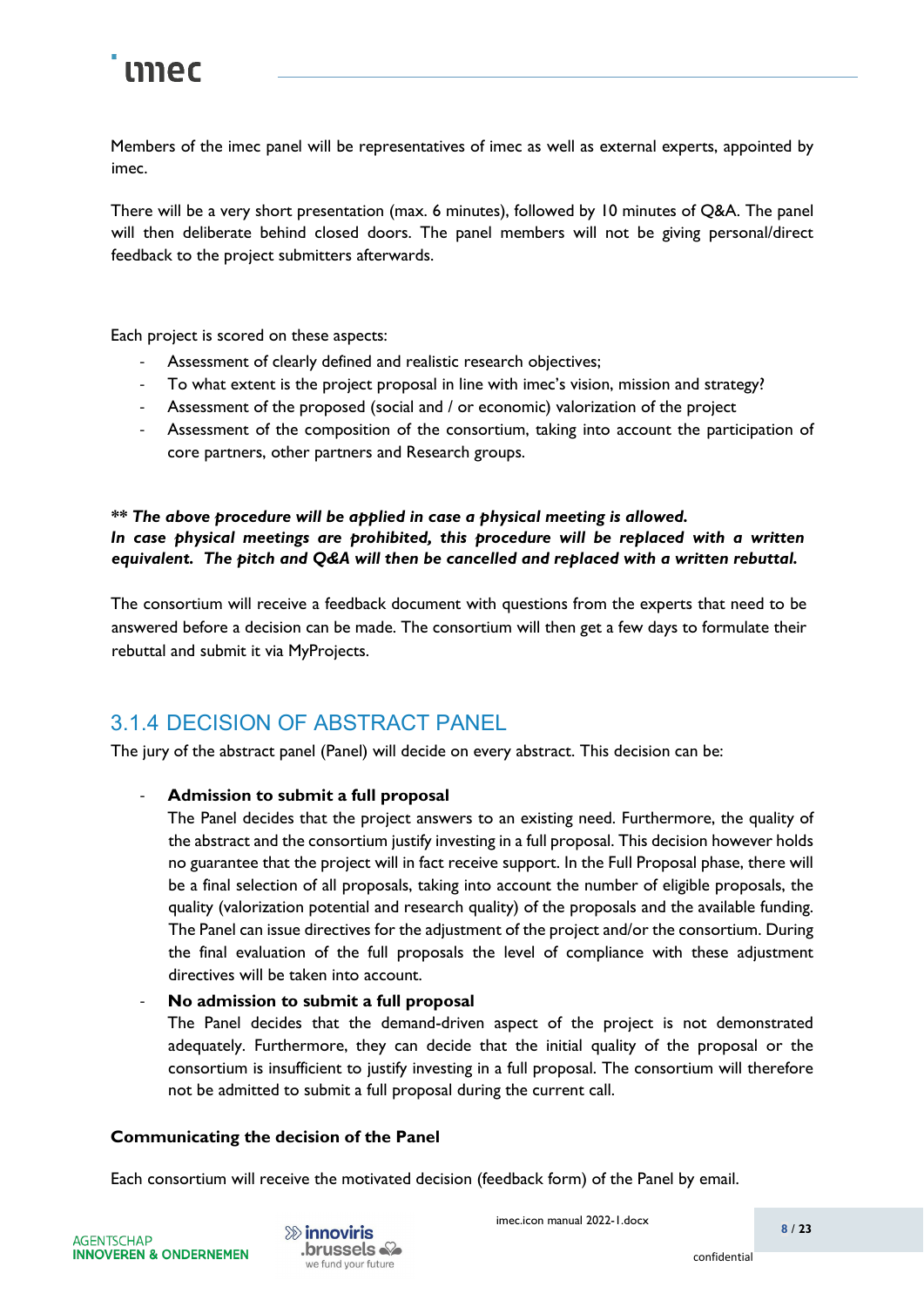Upon request, a feedback meeting with imec is possible.

### <span id="page-9-0"></span>3.2 SUBMISSION AND EVALUATION OF THE FULL **PROPOSAL**

Only projects for which an extended abstract was submitted and that received a positive decision of the Panel are allowed to submit a full proposal. All other proposals are inadmissible.

#### 3.2.1 FULL PROPOSAL - ELIGIBILITY

Firstly, it will be verified whether the projects meet the formal requirements for eligibility. Special attention will be paid to the fact whether the alterations in the project between abstract and full proposal are allowed. Only the projects that meet this requirement will be evaluated.

#### **Evaluation of formal eligibility by imec**

The eligibility of the proposals will be verified by imec. This evaluation will be carried out by the imec.icon administration and management. Only projects with a positive score on every criterion will be eligible for further selection and evaluation.

| An eligible extended abstract was submitted                                                                                                             |
|---------------------------------------------------------------------------------------------------------------------------------------------------------|
| The consortium was given admission to submit a full proposal                                                                                            |
| A valid Letter of Intent or Letter of Declaration for each partner was submitted                                                                        |
| The file contains enough information to start the scientific evaluation                                                                                 |
| The file contains enough information to assess the valorization potential (general<br>information + more detailed info for partners requesting funding) |
| The proposal was submitted on time                                                                                                                      |
| The 50/50 rule is complied with (see 4.1)                                                                                                               |
| The research leader is an imec research group leader or someone appointed<br>within his/her group                                                       |
| The prescribed maximum number of characters is complied with                                                                                            |

#### **Possible alterations in the Full proposal in relation to the abstract**

The project idea, including the project context and the innovation objectives cannot be altered in the full proposal in comparison to the abstract. Refinements and a more detailed explanation are allowed.

The valorization path needs to remain the same in essence, the business case can however be refined.

The proposed core partners within the consortium must remain, other (non-core) partners may opt out, be replaced or be added.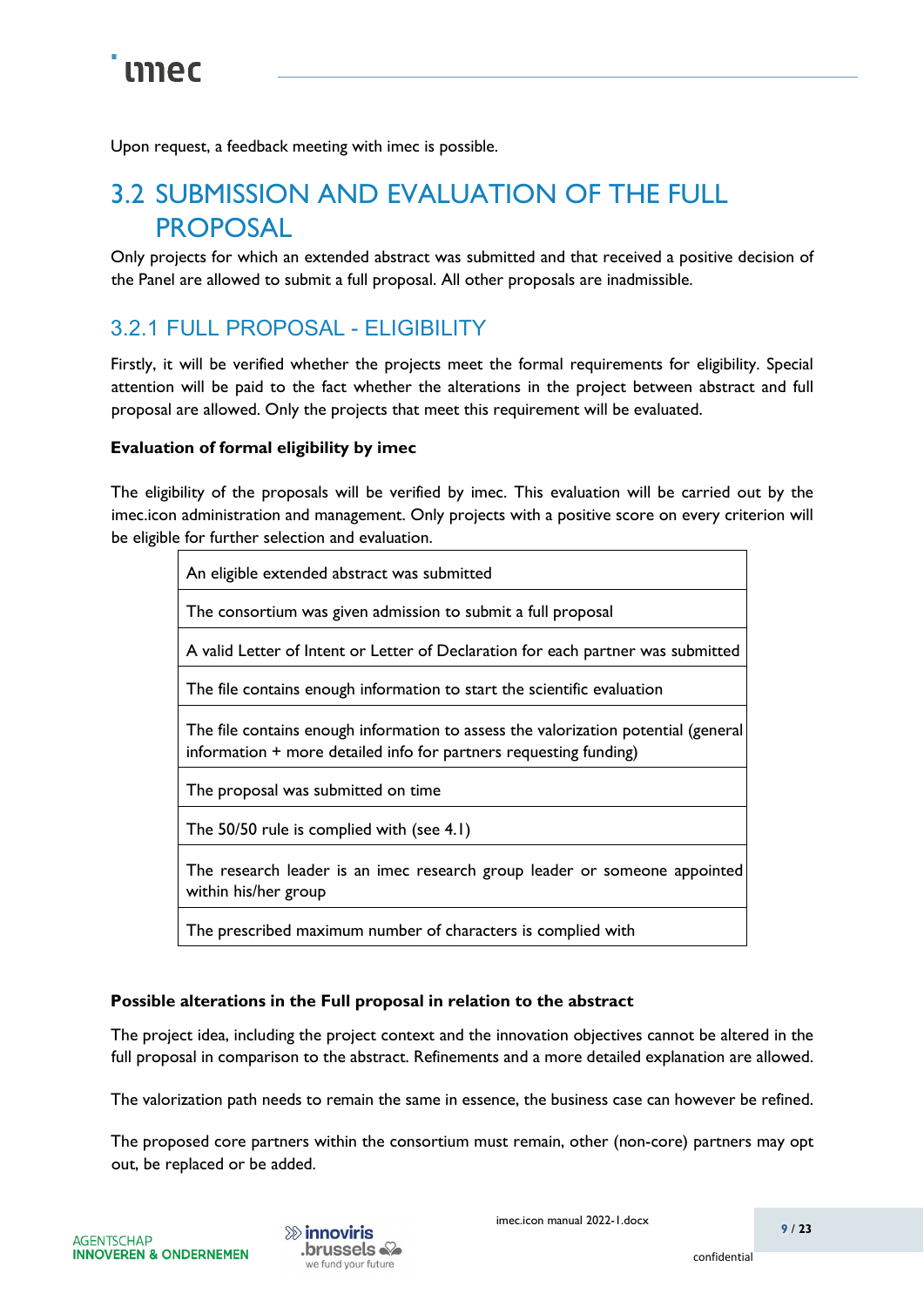New partners – both core and other – are allowed to enter the project in the phase between abstract and full proposal.

The full proposal takes into account the advice and the directives that the imec management board sends to the consortium along with the admission to submit a full proposal.

The budget of the Research groups in the full proposal must be in line with the budgets (represented by person-months) specified in the abstract.

The final assessment on whether the proposal meets all the requested formal criteria is an unambiguous YES or NO.

#### **Early start of the project by imec**

For reasons of effective collaboration, it is important for the project members to aim for a synchronization of the start date.

If a partner is considering starting early, this must be discussed with the imec.icon program manager. This is the primary contact person between imec and the consortium.

The target start date of the imec.icon project is  $\lambda$  anuary 1st 2023. External partners may start earlier on their own risk (at earliest the first day of the month following the submission of an eligible project at VLAIO, i.e. August  $1st$  2022). This is a project start 'on their own risk'. 'On their own risk' means that in case the project is not approved, they can't reclaim the costs within the scope of financial support. Research groups cannot start early with the project.

#### **Eligibility of the regional funding agencies**

The regional funding agencies decide on the eligibility for funding applications and will communicate their decision to the project leader.

#### 3.2.2 FULL PROPOSAL - EVALUATION

An expert committee will evaluate the full proposals after an oral defense from the consortium. The committee is composed of experts appointed by VLAIO. It is recommended to have one representative per partner present during the defense.

One week before the oral defense, the consortium will receive a report with the most important comments and questions from the experts. This gives the consortium the time to prepare for the defense.

During the oral part the consortium will present the project shortly followed by a Q&A. Afterwards, the committee will evaluate and score the project behind closed doors. The experts will not give any personal or direct feedback to the consortium.

The evaluation criteria are [\(https://www.vlaio.be/nl/media/850\):](https://www.vlaio.be/nl/media/850) 

**Goals**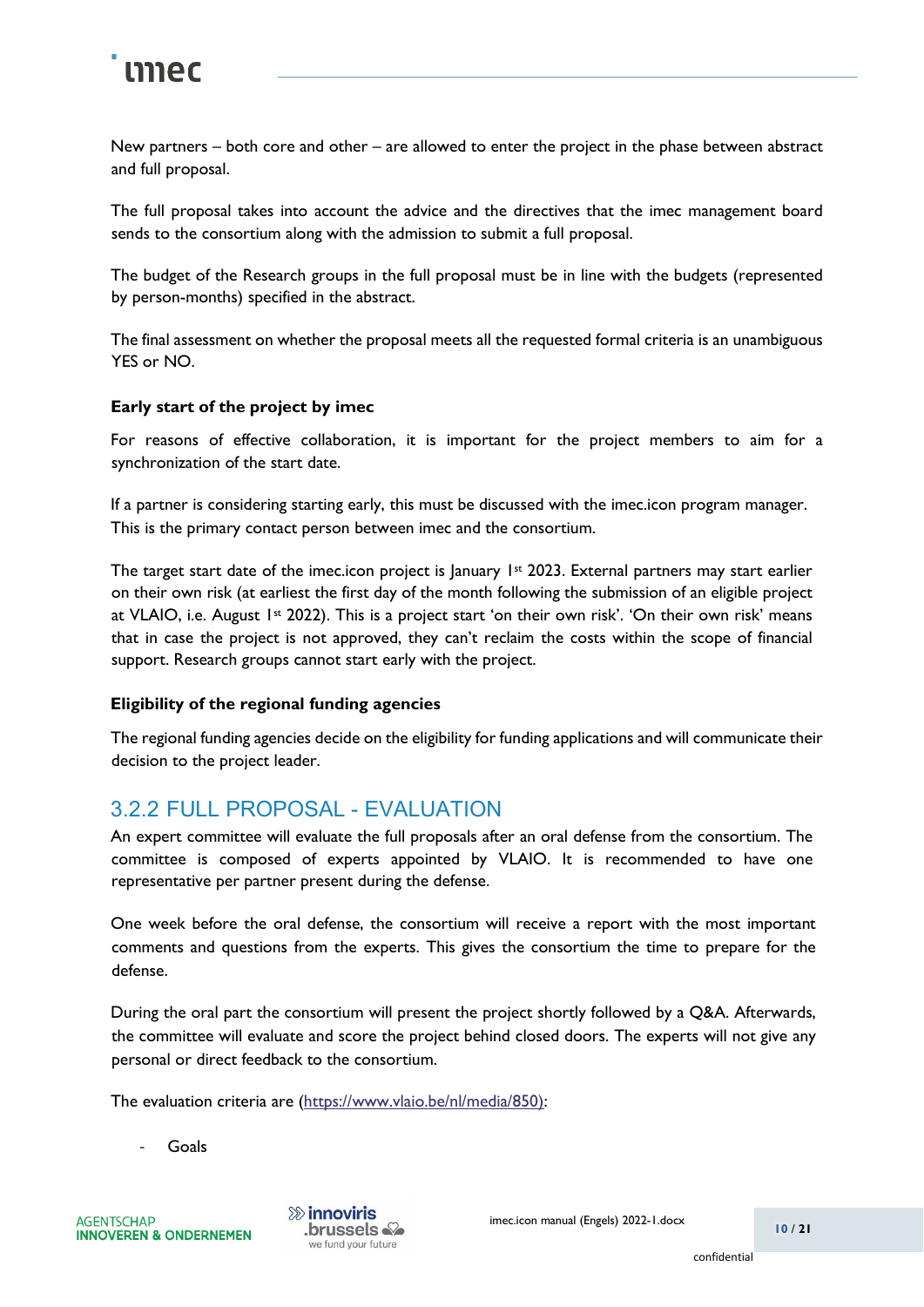

- Potential to achieve the goals
- **Impact**
- Potential to achieve the impact
- ICON specific criteria
- **Additionality**

The experts' decision will be included in a recommendation.

*\*\* The above procedure will be applied in case a physical meeting is allowed.* 

*In case physical meetings are prohibited, this procedure will be replaced with a written equivalent.* 

*The defense and Q&A will then be cancelled and replaced with a written rebuttal. The consortium will receive a feedback document with questions from the experts that need to be answered before a decision can be made. The consortium will then get a few days to formulate their answer and submit it via MyProjects. Afterwards the experts will discuss and provide their assessment of the projects, based on the Full Proposal and the rebuttal documents.*

#### **Evaluation**

Each project will be judged as a whole, taking into account possible amendments provided during the evaluation process.

A positive advice can also be made subject to specific conditions that have to be fulfilled at the start or during the project. These conditions can either be organizational, financial or with respect to content.

The evaluation criteria are aligned with those of public funding authorities R&D projects.

#### **Final Approval/Decision**

Based on all available information, including the recommendations of the external experts, a report will be drawn up, containing the information on the project (with emphasis on the innovation purpose), the evaluation and a budget proposal. For those projects requesting funding, the valorization potential will also be evaluated extensively. Concerning possible funding from VLAIO, these projects will be assessed according to the regular selection mechanism for company R&D funding. Depending on their scores, projects will be classified in different priority categories. The Fonds voor Innoveren en Ondernemenand Innoviris Boards of Directors, and the ministerial cabinet for Media for Media ICON projects, will decide whether or not to grant respectively VLAIO or Innoviris funding and will advise imec on whether or not to grant funding.

Subsequently the decisions of the Boards of Directors will be communicated to the imec Executive Board, which will then decide on possible imec funding.

The recommendation of the regional funding agencies on imec.icon evaluations is binding as far as the quality classification goes, and the imec Executive Board will respect these classifications (as well as the recommended ranking when given) when making its selection, in conformity with imec's budgetary limits and R&D portfolio.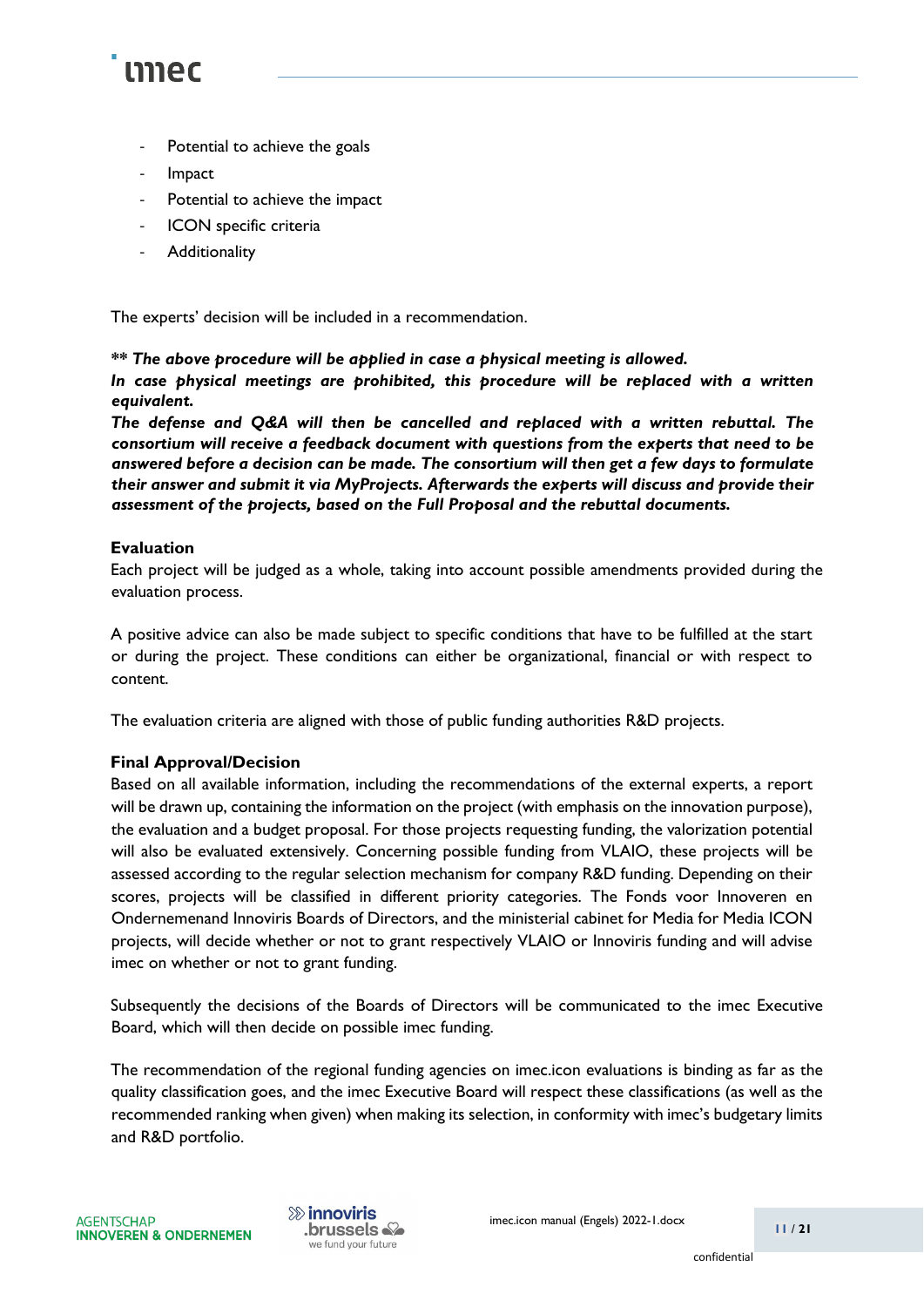#### **Relation imec.icon – R&D Application**

The evaluation of the imec.icon application is an evaluation of the complete proposal and is the responsibility of imec. If there is a funding application with a regional funding agency embedded in the imec.icon file, that funding application is the sole responsibility of that regional funding agency. The general regulatory process for that regional funding agency's R&D projects will therefore be applicable in full on this segment.

However, it should be noted that participation in an imec.icon project by an external partner should not depend on whether or not that partner will receive funding, as this would jeopardize the efforts of the consortium as a whole.

Below, we have listed a number of possible (theoretical) combinations of decisions. If the application for funding receives a positive evaluation, the funding can only be allocated definitely when the imec.icon project has been approved by the imec Executive Board (and will be executed).

| <b>Project funding</b><br>imec and VLAIO          |                                                                       |                                                                                                |               |
|---------------------------------------------------|-----------------------------------------------------------------------|------------------------------------------------------------------------------------------------|---------------|
| <b>Industry funding</b><br><b>VLAIO/Innoviris</b> |                                                                       |                                                                                                | Not evaluated |
|                                                   |                                                                       | (if consortium has 3<br>funded Flemish industry<br>partners and if 50/50 rule<br>is still met) |               |
|                                                   | imec EB selects projects based on<br>full proposal evaluation ranking |                                                                                                |               |

## <span id="page-12-0"></span>3.3 CONFIDENTIALITY, RESUBMISSION, RECONSIDERATION, COMPLAINT

#### 3.3.1 CONFIDENTIALITY

All staff members of imec and the involved researchers, the regional funding agencies, external experts and members of the Board of Directors of VLAIO, Innoviris and imec are bound to keep all information made available to them confidential and will not provide any of that information to third parties or use it for their own benefit. In case of a conflict of interest during the evaluation by a member of the panel, the jury member will refrain from reading and evaluating the proposal.

#### 3.3.2 RESUBMISSION

In case of a rejected abstract or full proposal, a reworked project idea can be submitted in a next call, on the condition of a feedback meeting and an approved resubmission letter. A resubmission letter contains a description of the most important changes between this submission and the previous one (what shall be added/deleted/clarified w.r.t. the previous project idea). This resubmission letter has to

 $\gg$  innoviris  $\mathsf{Brussels} \&$ we fund your future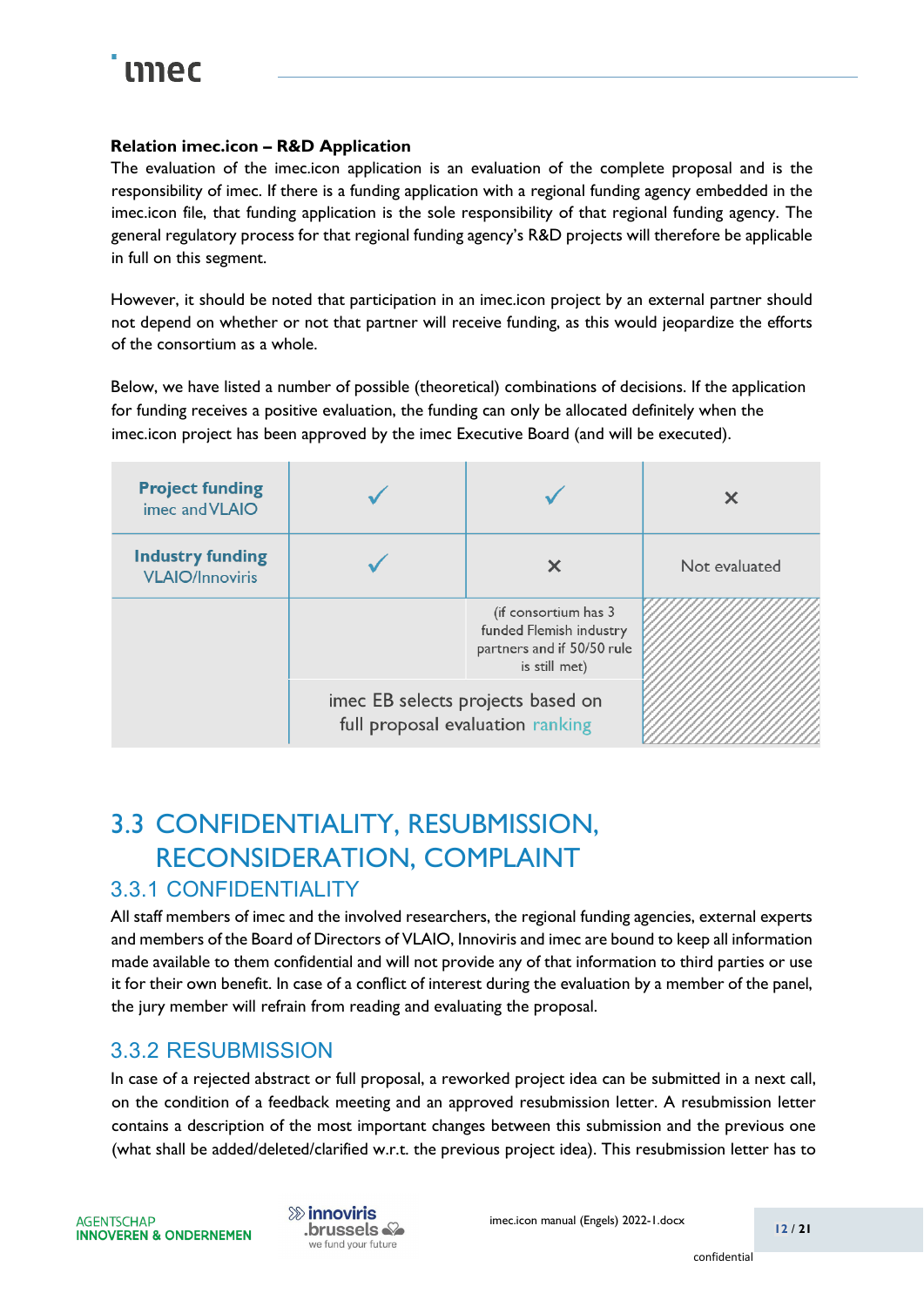be submitted to the imec.icon program manager before the feedback meeting, and afterwards needs to be uploaded on the MyProjects platform (same deadline as abstract submission). For more details see the abstract template.

If an imec.icon project is rejected, external partners who had requested funding through the imec.icon project are free to apply for funding with the regional funding agencies for a regular industrial project that is not linked to an imec.icon project.

#### 3.3.3 RECONSIDERATION

As for the abstract, there can be no requests for reconsideration.

As for the full proposal: via the imec.icon program manager the consortium can request to reconsider an application that has been rejected by the imec Executive Board, in which case the Executive Board will decide on the reconsideration during the next imec.icon call.

This request for reconsideration has to be submitted within 30 working days following the Board's decision and must be based on clear and verifiable elements. These can be elements that, according to the applicants, were not appraised in a correct manner, or relevant additional information that did not reach imec/the regional funding agencies in time, or important adjustments in response to the comments. The new elements have to be significant enough to reconsider the decision. The imec Executive Board will report on the status of the reconsideration within 75 working days following receipt of the request for reconsideration. This period will be extended by an additional 30 working days if new external experts have to be consulted. The results of a possible reconsideration can only be implemented within the framework of a next imec.icon call.

The innovation goal cannot be changed in a request for reconsideration. If the innovation goal has been altered thoroughly, a new application can be submitted (at a next abstract deadline) which will be subject to the same terms and conditions, including the terms with respect to the start date and the period for justification of costs.

#### 3.3.4 COMPLAINT

In case applicants are dissatisfied with the way their application was handled, the consortium can submit a written or electronic complaint via the proposal manager. Complaints will be dealt with within 45 days following receipt.

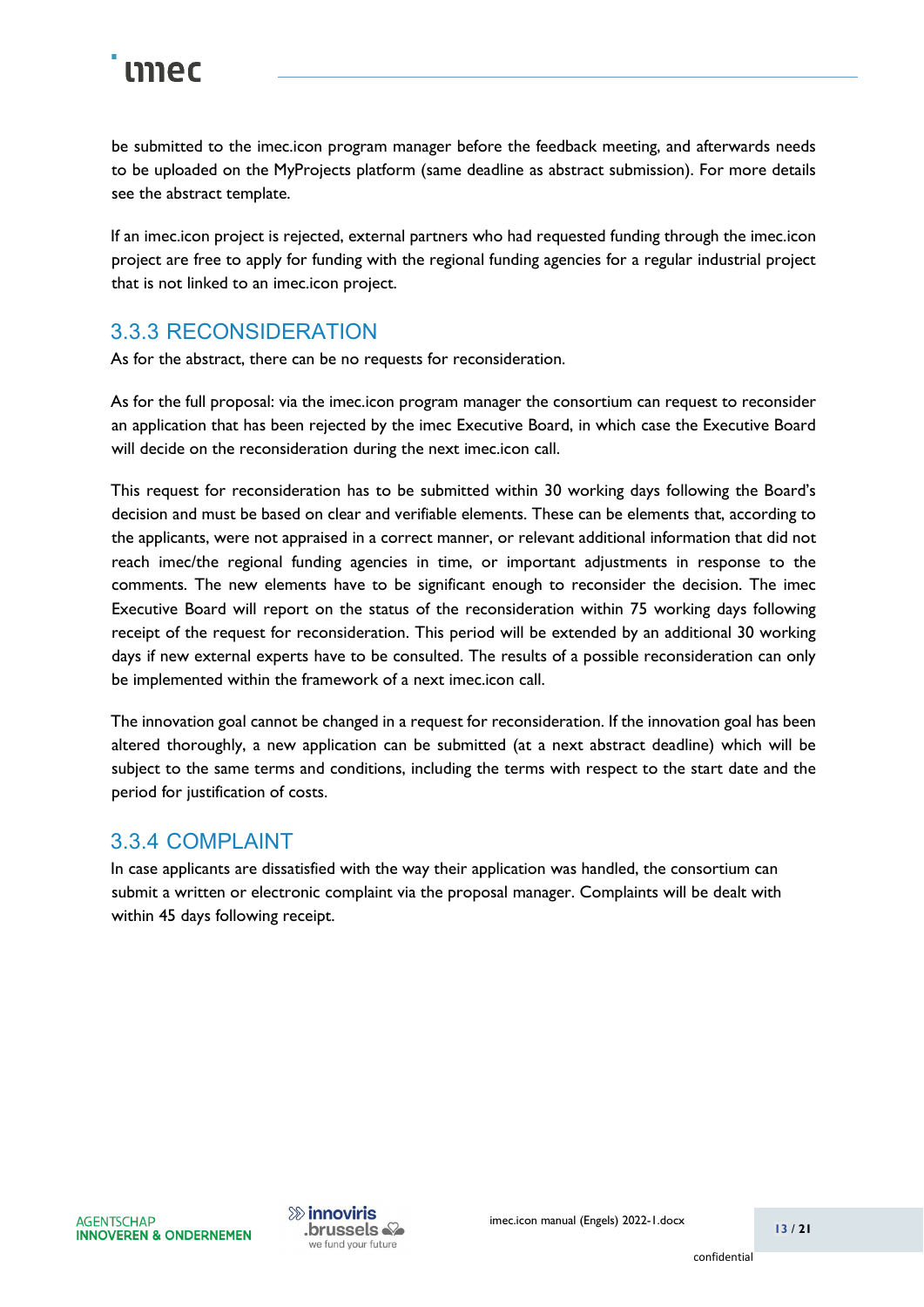## <span id="page-14-0"></span>4 FINANCING MODEL

## <span id="page-14-1"></span>4.1 MINIMUM CONTRIBUTION OF 50% OF THE TOTAL PROJECT COST BY THE EXTERNAL PARTNERS

The joint contribution by the external partners with funding in the project must be more than the joint contribution of the research partners for the total duration and implementation of the project<sup>8</sup>.

Only the Research groups in the project will be funded by imec.

### <span id="page-14-2"></span>4.2 THE COST MODEL

Approved project costs consist of personnel expenses (personnel expenses and PhD grants for research institutions) on the one hand and operational costs on the other hand.

For the external partners, the cost model of the applicable regional funding agency applies in full.

VLAIO: [https://www.vlaio.be/nl/media/1760](https://www.vlaio.be/nl/media/1478) Innoviris: https://innoviris.brussels/nl/program/rd-project[s](https://innoviris.brussels/nl/rd-projects)

### <span id="page-14-3"></span>4.3 SUBCONTRACTING

Subcontractor costs can be accepted as direct costs in the project<sup>9</sup>, but research activities can never be subcontracted, either in part or in full, without the prior written consent from imec.

This consent is not necessary for a.o. routine tasks that are not part of the core components of the project and that are not taken on directly by one of the partners (i.e. routine testing, development of part of a prototype, part of the programming, etc.). For more information, please contact an Innovation Manager.

*For non-routine tasks, please contact your Innovation Manager.*

Subcontracting between project partners is not permitted.

Companies can only operate as subcontractors in a project when they are not participating at their own risks, when they have no valorization rationale and when they don't acquire intellectual property.



<span id="page-14-4"></span><sup>&</sup>lt;sup>8</sup> When calculating the balance, strategic research centers Flanders Make, VIB and VITO are part of the research contribution

<span id="page-14-5"></span><sup>&</sup>lt;sup>9</sup> Subject to the rules of the cost model of the funding agency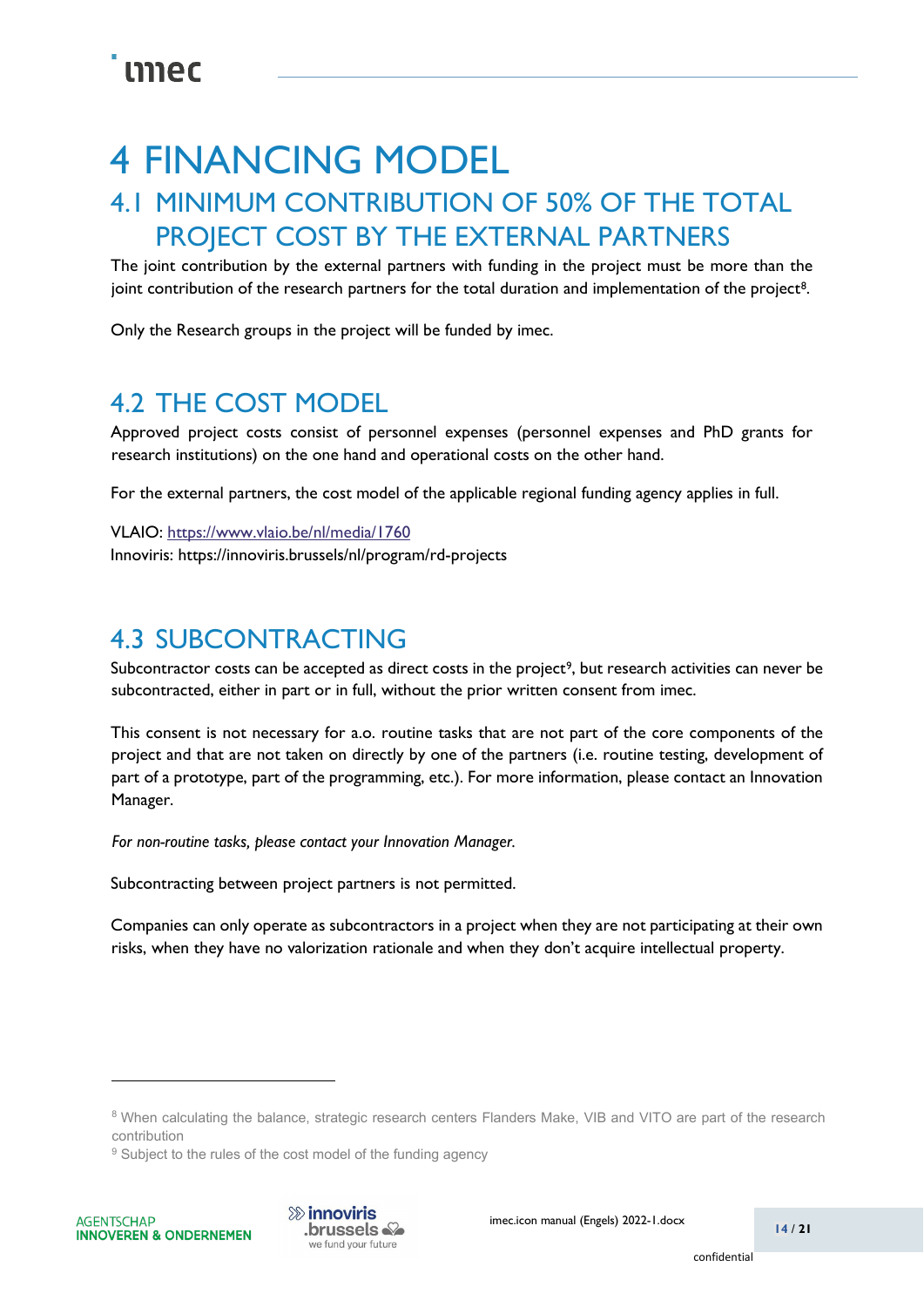## <span id="page-15-0"></span>5 AGREEMENTS CONCERNING **COOPERATION**

### <span id="page-15-1"></span>5.1 THE IMEC.ICON COLLABORATION AGREEMENT (CA)

The imec.icon Collaboration Agreement covers all practical rules concerning collaboration, financing, confidentiality, IPR rules, reporting and some other rights and obligations between the partners in the consortium. Moreover, the Collaboration Agreement is an essential condition for activating the Funding Agreement of the regional funding agency (see below). At the same time, the partners in the consortium commit themselves to their intended efforts by means of the Letter of Intent, regardless of whether the regional funding agency will grant funding.

In the imec.icon Collaboration Agreement the intellectual property rights (Article 8) are defined in such a way, they are in line with the ICON decree and the "Handbook of Responsible Partnering" from the European Commission. In general, the IPR arrangement can be outlined as follows:

#### **Principles of ownership**

- Background  $=$  ownership of contributing party
- Foreground from own work  $=$  ownership of generating party
- Foreground from work of one or more knowledge institutions = ownership knowledge  $institution(s) + co-ownership imec$
- Foreground of which the contribution of the related project partners cannot or cannot properly be separated  $=$  co-ownership by the related project partners

#### **Principles of co-ownership**

- Every co-owner owns the non-exclusive right to exploit co-ownership and grant non-exclusive licenses to third parties without consent from or compensation to other co-owners ("without accountancy")
- Protection (e.g. Patent) is arranged in consultation
- Damage claim for breaches is arranged in consultation

#### **Access rights**

- Listing Background/Sideground through positive list
- Criterion = "needed for valorization of the own foreground"
- Granted after written motivated request unless granted through an agreement Nonexclusive and worldwide
- No transfer costs
- Rights expire 2 years after termination of the project
- Negotiation on conditions should be in writing and within 2 years following termination of the project. Patent application can extend this term to a maximum of 6 months after publication of the search report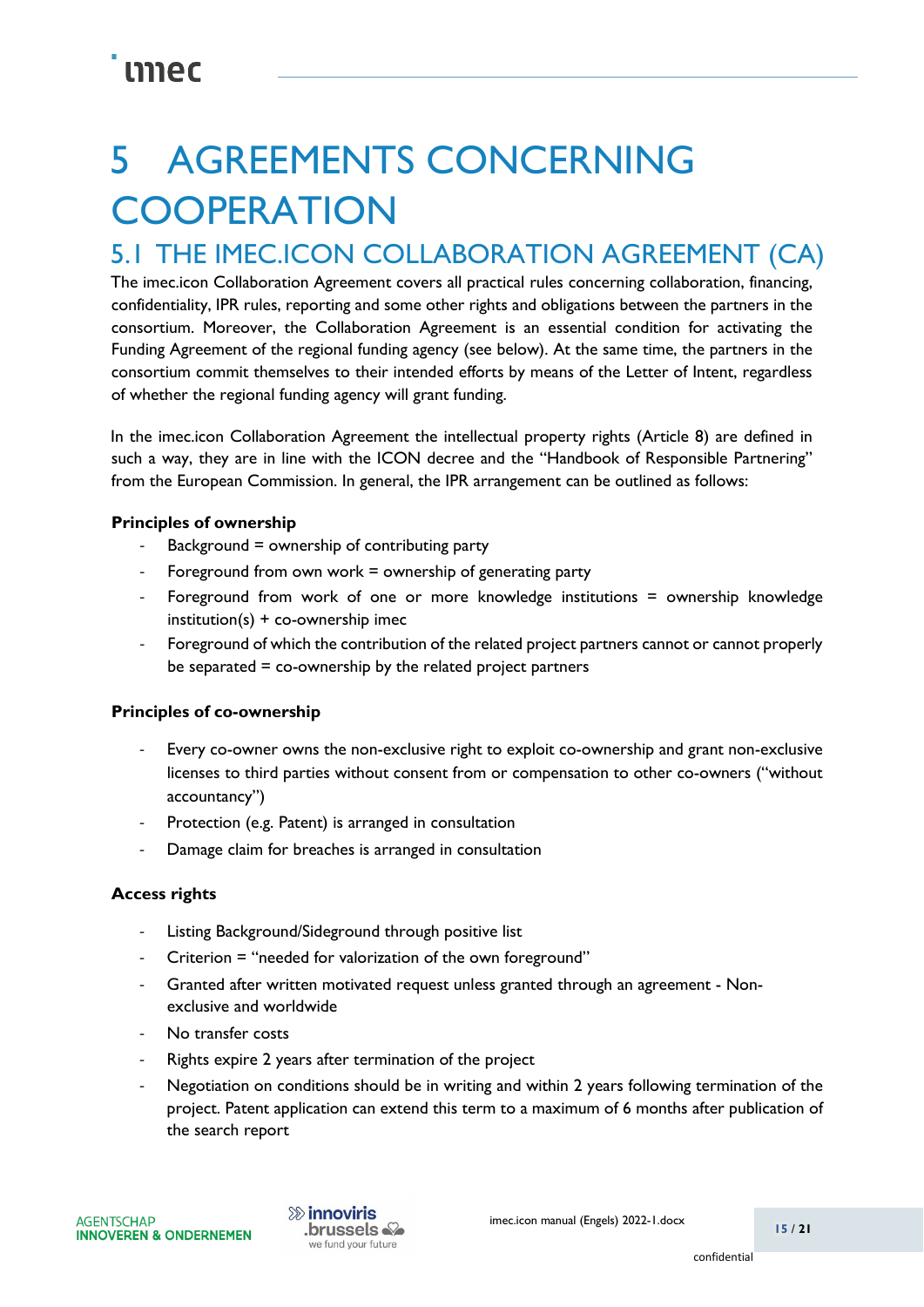

#### Schematic representation of ownership and access rights

| Ownership                                                                           | Each partner is and remains sole owner of own Background, Sideground and Foreground. Co-<br>ownership between all parties that contributed only when the contribution to the Foreground<br>cannot or cannot properly be separated. |                                                             |  |
|-------------------------------------------------------------------------------------|------------------------------------------------------------------------------------------------------------------------------------------------------------------------------------------------------------------------------------|-------------------------------------------------------------|--|
| rights<br><b>Access</b><br>necessary for<br>project execution                       | Background/Sideground/Foreground: free of charge                                                                                                                                                                                   |                                                             |  |
|                                                                                     | Same work package                                                                                                                                                                                                                  | Different work package                                      |  |
| <b>Access rights when</b><br>necessary for<br>exploitation/use of<br>own Foreground | Back & Sideground: market conditions<br>Foreground: Free of charge<br>(after<br>extensive collaboration)                                                                                                                           | Back&Sideground: market conditions<br>Foreground: Favorable |  |

Specific agreements on:

- Access rights to Software
- Access rights to Object code and/or API
- Access rights to Source code
- Open Source Software policy
- Admission of Party after start of project
- Excluded or withdrawn Party

The signing of the imec.icon Collaboration Agreement within 4 months following the start of the project is a condition for the acceptance of project costs of the imec.icon project by both imec and regional funding agencies.

### <span id="page-16-0"></span>5.2 THE FUNDING AGREEMENT 5.2.1 FUNDING AGREEMENT FROM VLAIO

The VLAIO Funding Agreement is not a separate document anymore, but is replaced by a combination of the Letter of Declaration and the Decision Document.

Letter of Declaration: while submitting the full proposal, a declaration of intent is expected from every partner. For partners requesting VLAIO funding, this will be the Letter of Declaration. In addition to a letter of intent, in this Letter of Declaration the partner also agrees to the general and project-specific conditions of VLAIO:

- Terms and Conditions innovative funding [\(](http://www.vlaio.be/nl/media/1309)Version 2021.1): www.vlaio.be/nl/media/1706
- Program-specific conditions (ICON version 2020.1): www.vlaio.be/nl/media/1707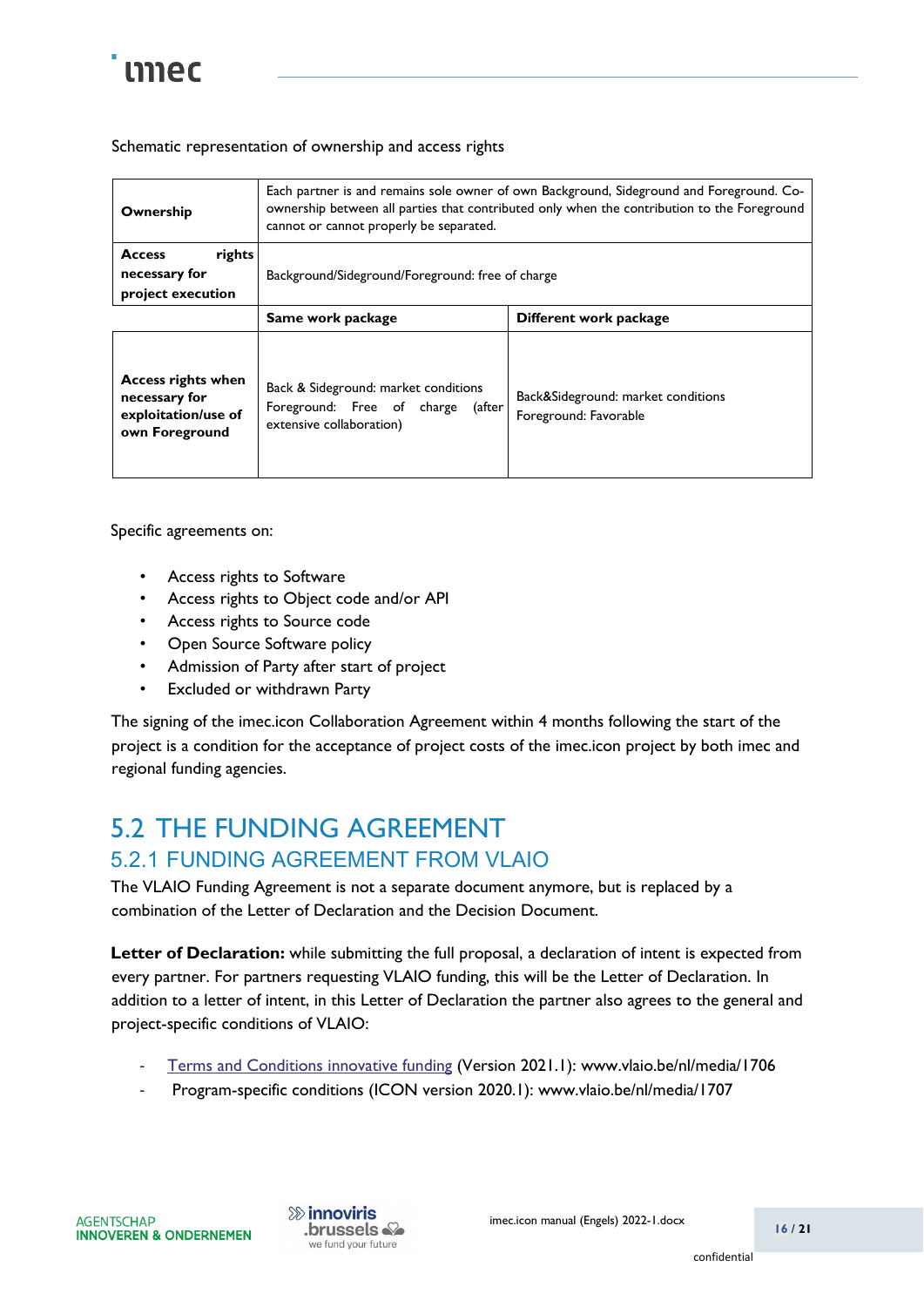**The Decision document:** The decision by the Fonds voor Innoveren en Ondernemen (Hermes) Committee is communicated in the decision file that, when approved, will be sent to each VLAIO funded partner. In this decision document, the following things will be communicated:

- Funding assigned to the partner within the project
- Overview of the periods in which funding instalments will be paid out
- Special conditions the partner needs to meet in order to be able to receive funding instalments

By being present at the kick-off meeting of the project and not objecting to the start of the project, the partner agrees to the conditions mentioned in the decision document.

It is recommended that the project leader in the imec.icon project is also the lead partner in the VLAIO Funding Agreement in order to ensure an optimal flow of information and reporting.

The imec.icon Collaboration Agreement is a condition sine qua non for the VLAIO Funding Agreement and shall be signed by the partners in the consortium within 4 months following the project start.

#### 5.2.2 INNOVIRIS FUNDING AGREEMENT

An Innoviris funding agreement is signed between the Innoviris funding recipient partner and Innoviris. Innoviris will handle this procedure and imec will not intervene here.

The imec.icon Collaboration Agreement is a condition sine qua non for the Innoviris Funding Agreement and shall be signed by the partners in the consortium within 4 months following the signing of the funding agreement.

## <span id="page-17-0"></span>6 REPORTING

## <span id="page-17-1"></span>6.1 IMEC.ICON STATUS REPORT – PROGRESS REPORT

The imec.icon status reports describe the progress of the project. The project leader submits the reports to imec on a 6-monthly basis by using the MyProjects platform. imec will pass on the report to the regional funding agencies where they will regard this as a progress report in case of funding.

Within the scope of granted regional funding, the regional funding agency may implement supplementary conditions concerning reporting. These conditions will be stipulated in the Decision Document of the regional funding agency.

#### *Status reports – Terms:*

- On project level
- At least once every 6 months
- Using MyProjects
- By the project leader
- imec will forward to the regional funding agency (if necessary)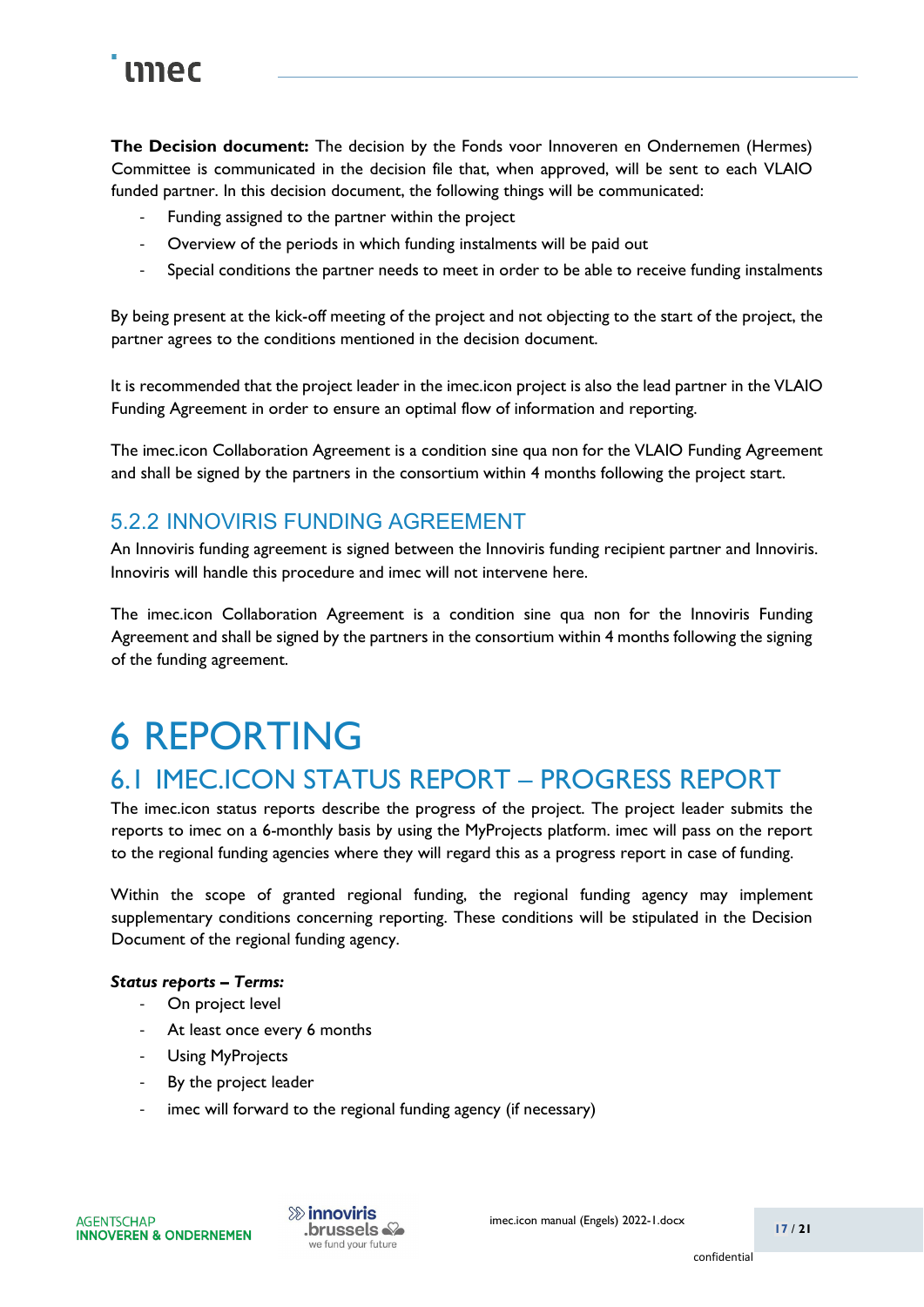## <span id="page-18-0"></span>6.2 STEERING GROUP MINUTES

The project steering group will meet at least once every six months. The project leader will submit the minutes of this meeting to imec via MyProjects.

#### *Steering Group Minutes – Terms:* -

On project level

- At least once every 6 months
- By the project leader
- Using MyProjects
- imec will not forward to the regional funding agency

### <span id="page-18-1"></span>6.3 YEARLY FINANCIAL REPORTS

All partners must submit a financial report including effort tracking per calendar year.

On 31<sup>st</sup> January of each year at the latest and within two months of the project end, each partner must submit a financial report covering the previous calendar year using the MyProjects platform. This report contains a detailed breakdown of used resources and people. The Research groups will receive an Excel document provided by imec for their reporting and will add the supporting documents to support any claim. Only actual costs in accordance with the cost model are eligible.

### <span id="page-18-2"></span>6.4 END REPORT

The end report must be submitted to imec via MyProjects within 2 months following the end of the project.

This end report contains collective and individual reporting:

- − a collective narrative (content) report;
- − individual valorization reports, both for Research groups and partners.

Partners receiving VLAIO funding have the possibility to submit this part directly to VLAIO if it contains confidential information that cannot be shared with other partners.

Overview of the sections of the final report:

|                     | Content                                                           | What                    |
|---------------------|-------------------------------------------------------------------|-------------------------|
| <b>Final report</b> | Section I Collective report                                       | I doc/project           |
|                     | Section II Individual valorization report<br>for Companies        | I doc/partner           |
|                     | Section III Individual valorization report<br>for Research groups | I doc/research<br>group |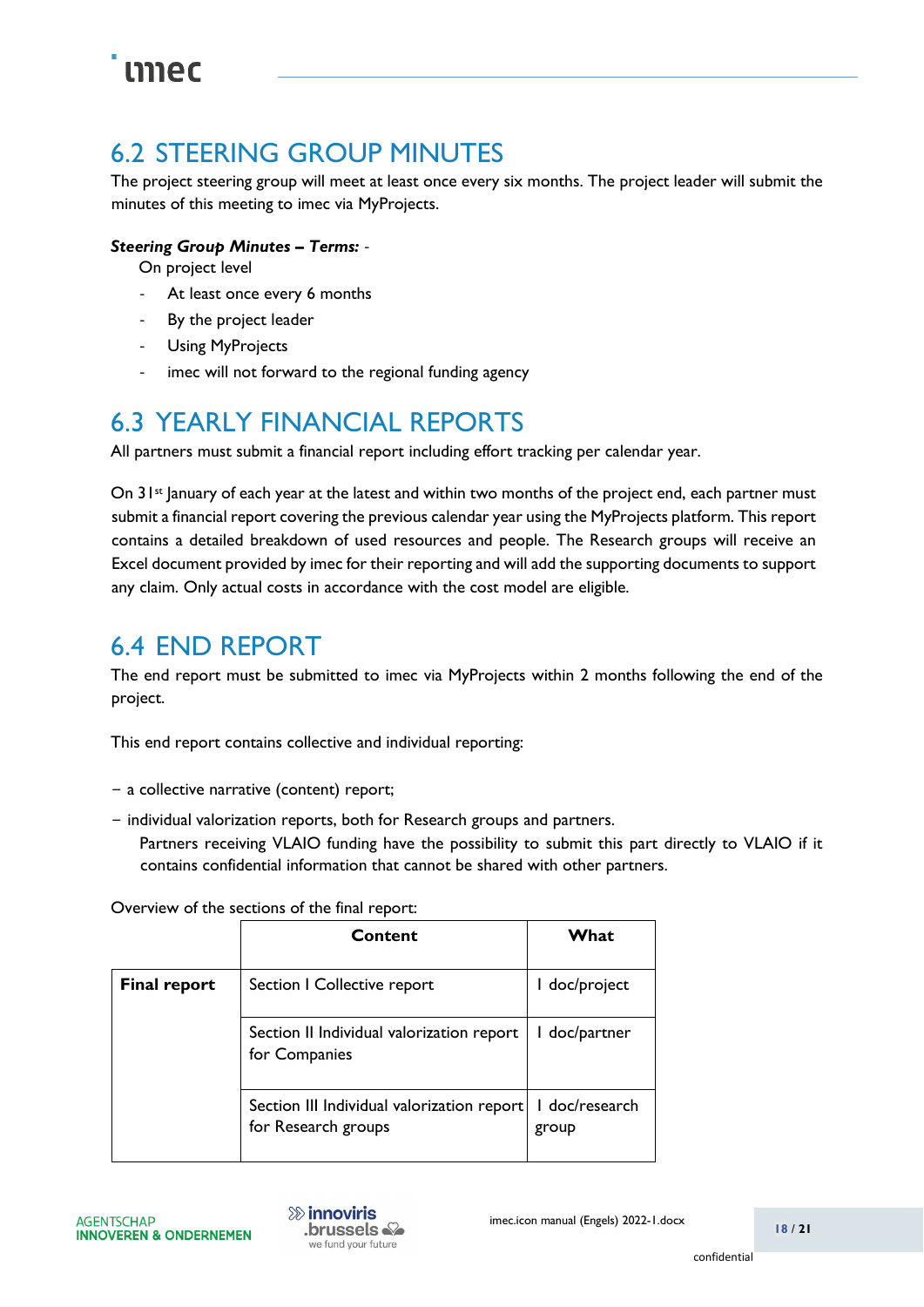The final report needs to be submitted via MyProjects.

As regards the financial reporting, the Research groups and the partners have to make sure they have delivered all yearly financial reports to imec (see 6.3). No additional report needs to be submitted to the regional funding agency.

The end report is only admissible after all parts have been handed in.

Up to 2 years after the project has ended the final report can be adjusted (e.g. to get access rights to Foreground or Background from other partners (under the IP conditions in the collaboration agreement)); 2 years and 2 months after the end of the project, it will be closed.

|                                      | <b>Status report</b>                                | <b>Steering committee</b><br>minutes             | <b>Yearly financial</b><br>report                                                     | <b>Final report</b>                                 |
|--------------------------------------|-----------------------------------------------------|--------------------------------------------------|---------------------------------------------------------------------------------------|-----------------------------------------------------|
| What                                 | Report regarding<br>content                         | Meeting reports of<br>Steerco                    | Financial and PM report                                                               | Report regarding<br>content                         |
| When                                 | Min. every 6<br>months                              | Min. every 6 months                              | Each calendar year + no<br>later than 2 months<br>after project end                   | No later than 2 months<br>after project<br>end      |
| How                                  | <b>MyProjects</b>                                   | MyProjects                                       | research groups: Excel<br><b>Others: MyProjects</b>                                   | <b>MyProjects</b>                                   |
| <b>Submitted</b><br>by               | Project lead - one<br>report per project            | Project lead - one<br>report per project         | Financial responsible -<br>one report per partner                                     | I collective report + I<br>report per partner       |
| The<br>regional<br>funding<br>agency | imec transfers to<br>the regional<br>funding agency | No transfer to the<br>regional funding<br>agency | imec transfers to the<br>regional funding agency<br>for companies with R&D<br>funding | imec transfers to the<br>regional funding<br>agency |

### <span id="page-19-0"></span>6.5 OVERVIEW REPORTING

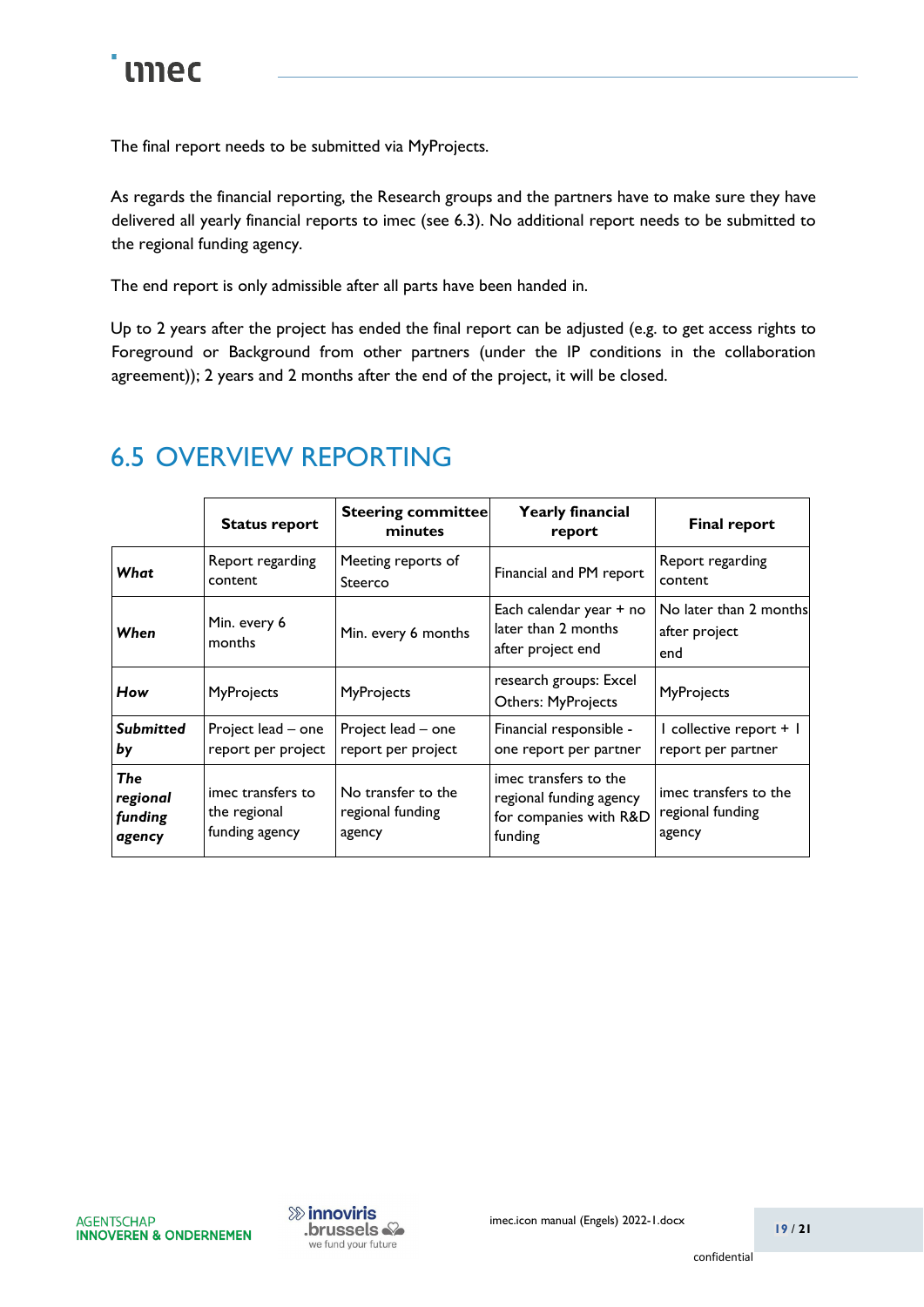## <span id="page-20-0"></span>**PRACTICAL GUIDELINES FOR** APPLICATION

## <span id="page-20-1"></span>7.1 DEVELOPING AN IMEC.ICON IDEA

If you have a project idea, the best thing to do is to contact imec (icon@imec.be). They will give you more information on the imec.icon program and they will refer you to the relevant collaborators within the Research groups. In case of specific questions on the application for funding, preliminary discussions with the regional funding agency can be organized.

### <span id="page-20-2"></span>7.2 SUBMITTING AN EXTENDED ABSTRACT

An extended abstract consists of multiple elements (see table in the abstract template). Some of the information needs to be submitted directly in the MyProjects platform, other information needs to be uploaded on the MyProjects platform in the form of a .doc or .pdf document.

The proposal must be submitted in English because of the international referees.

### <span id="page-20-3"></span>7.3 SUBMITTING A FULL PROPOSAL

The proposal must be submitted in English because of the international referees.

The following parts have to be translated into Dutch as well:

- The title
- The management summary
- The innovation goals

An imec.icon proposal must be submitted by a consortium of companies and institutions, the proposal manager/submission coordinator will be responsible for the consistency of the application file. The imec.icon proposal must be submitted using the MyProjects platform. imec.icon proposals including an application for partial funding by individual external partners must be submitted to imec. However, imec will not serve as intermediary for VLAIO R&D funding applications that are not linked to an imec imec.icon proposal. These latter types of applications should be addressed to the regional funding agencies directly.

As imec is responsible for the eligibility assessment of the proposals, all **components should be submitted to imec**. This implies that failure by one of the partners to submit a document can lead to imec blocking the complete file.

The imec.icon proposal consists of a number of sections. The table below lists who should complete which sections and how it should be submitted. The proposal will only be eligible once all required sections have been submitted.

 $\gg$  innoviris brussels & we fund your future